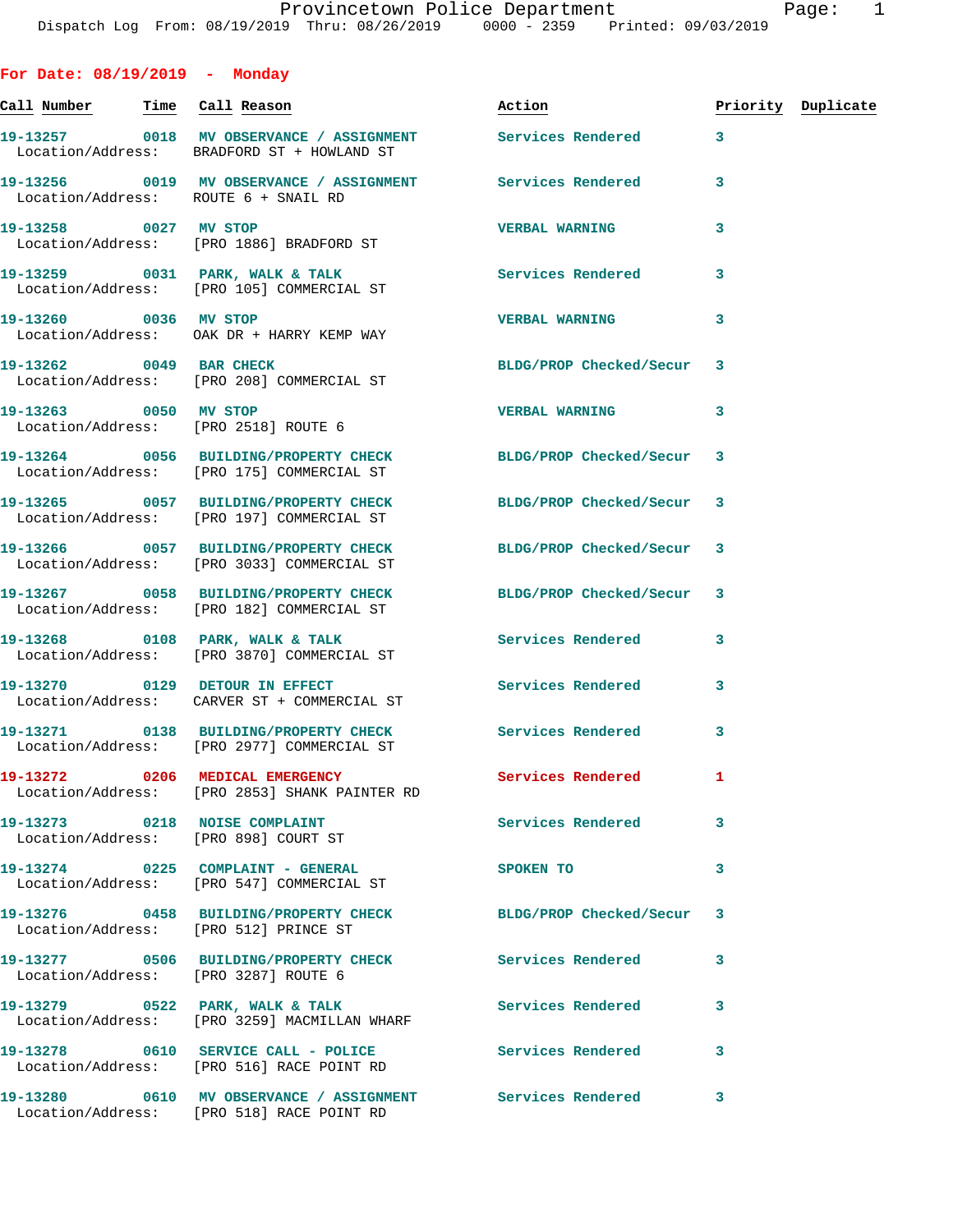|                                                                          | Provincetown Police Department                                                                                      |                          |                |
|--------------------------------------------------------------------------|---------------------------------------------------------------------------------------------------------------------|--------------------------|----------------|
|                                                                          | Dispatch Log From: 08/19/2019 Thru: 08/26/2019 0000 - 2359 Printed: 09/03/2019                                      |                          |                |
|                                                                          | 19-13281 0610 PARK, WALK & TALK 2008 Services Rendered Location: [PRO 3431] LOPES SQUARE                            |                          | $\mathbf{3}$   |
|                                                                          | 19-13283 0623 MEDICAL EMERGENCY PATIENT REFUSAL<br>Location/Address: [PRO 542] SHANK PAINTER RD                     |                          | 1              |
| Refer To Accident: 19-69-AC                                              | 19-13284 0708 MV COLLISION<br>Location/Address: PEARL ST + COMMERCIAL ST                                            | SPOKEN TO                | 1              |
| 19-13285 0729 MV STOP                                                    | Location/Address: [PRO 37] BRADFORD ST                                                                              | SPOKEN TO                | 3              |
|                                                                          | 19-13286 0833 LOST PROPERTY<br>Location/Address: [PRO 542] SHANK PAINTER RD                                         | Services Rendered        | 3              |
|                                                                          | 19-13287 0936 MV COLLISION SPOKEN TO<br>Location/Address: [PRO 526] RYDER ST EXT                                    |                          | 1              |
|                                                                          | 19-13288 0951 SUSPICIOUS ACTIVITY<br>Location/Address: [TRU] BOUND BROOK ISLAND                                     | <b>SPOKEN TO</b>         | $\overline{a}$ |
|                                                                          | 19-13289 1023 ASSIST DEPARTMENT / MUTUAL AID Services Rendered<br>Location/Address: [TRU] ROUTE 6 + WHITMANVILLE RD |                          | 3              |
|                                                                          | 19-13290 1028 ASSIST DEPARTMENT / MUTUAL AID Services Rendered 3<br>Location/Address: [TRU] ROUTE 6 + CASTLE RD     |                          |                |
| Location/Address: BRADFORD ST                                            | 19-13291 1033 LARCENY / FORGERY / FRAUD Referred to Other Agenc                                                     |                          | $\mathbf{2}$   |
| Location/Address: SHANK PAINTER RD                                       | 19-13292 1044 LOST PROPERTY                                                                                         | Services Rendered        | 3              |
| 19-13293 1052 LOST PROPERTY<br>Location/Address: COMMERCIAL ST           |                                                                                                                     | Services Rendered        | 3              |
| 19-13295 1124 911 - GENERAL                                              | Location/Address: [PRO 87] CENTER ST                                                                                | Services Rendered        | 1              |
|                                                                          | 19-13296 1154 SERVICE CALL - POLICE Services Rendered 3<br>Location/Address: [PRO 1503] BRADFORD ST                 |                          |                |
| 19-13298 1210 PARKING COMPLAINT<br>Location/Address: [PRO 660] PRINCE ST |                                                                                                                     | <b>GONE ON ARRIVAL</b>   | 3              |
|                                                                          | 19-13299 1211 ASSIST CITIZEN<br>Location/Address: [PRO 542] SHANK PAINTER RD                                        | Services Rendered        | 3              |
| 19-13300 1216 SERVE SUMMONS<br>Location/Address: [HYA 1] PARK ST         | Refer To Arrest: 19-114-AR                                                                                          | <b>Services Rendered</b> | 3              |
| 19-13301 1234 ASSIST CITIZEN<br>Location/Address: [EAH] STATE HWY        |                                                                                                                     | Services Rendered        | 3              |
| 19-13302 1335 GENERAL INFO<br>Location/Address: [PRO 79] CARVER ST       |                                                                                                                     | SPOKEN TO                | 3              |
|                                                                          | 19-13303 1400 LOST PROPERTY<br>Location/Address: [PRO 542] SHANK PAINTER RD                                         | Services Rendered        | 3              |
| 19-13304 1411 TRAFFIC CONTROL<br>Location/Address: [PRO 80] CARVER ST    |                                                                                                                     | Services Rendered        | 3              |
|                                                                          | 19-13305 1510 ANIMAL CALL<br>Location/Address: [PRO 3296] SHANK PAINTER RD                                          | SPOKEN TO                | $\mathbf{2}$   |
| 19-13307 1542 NOISE COMPLAINT                                            | Location/Address: [PRO 3258] BRADFORD ST                                                                            | SPOKEN TO                | 3              |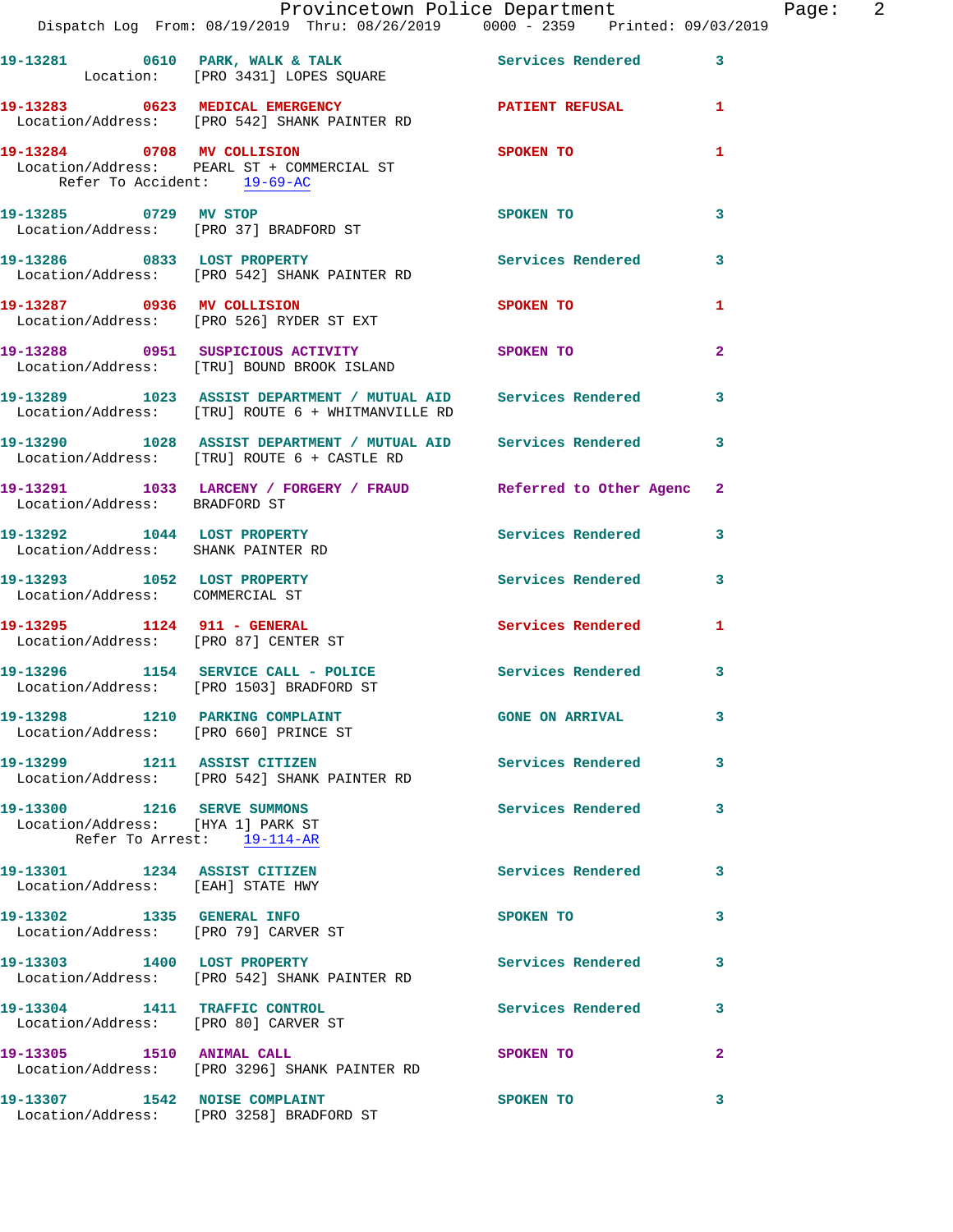|                                   | Provincetown Police Department<br>Dispatch Log From: 08/19/2019 Thru: 08/26/2019 0000 - 2359 Printed: 09/03/2019 |                           | Page: 3      |
|-----------------------------------|------------------------------------------------------------------------------------------------------------------|---------------------------|--------------|
|                                   | 19-13308 1606 LOST PROPERTY 1999 Services Rendered 3<br>Location/Address: [PRO 542] SHANK PAINTER RD             |                           |              |
|                                   | 19-13309 1635 LOST PROPERTY<br>Location/Address: [PRO 542] SHANK PAINTER RD                                      | Services Rendered 3       |              |
| Location/Address: OFF CEMETERY RD | 19-13310 1650 ANIMAL CALL                                                                                        | SPOKEN TO                 | $\mathbf{2}$ |
|                                   | 19-13312 1722 BUILDING/PROPERTY CHECK BLDG/PROP Checked/Secur 3<br>Location/Address: [PRO 519] RACE POINT RD     |                           |              |
|                                   | 19-13315 1734 MV COMPLAINT<br>Location: [PRO 3672] TOWN LINE                                                     | Could Not Locate 2        |              |
| Location/Address: ROUTE 6         | 19-13317 1803 COMPLAINT - GENERAL GONE ON ARRIVAL                                                                |                           | 3            |
|                                   | 19-13319 1838 MEDICAL EMERGENCY 1 PATIENT REFUSAL 1<br>Location/Address: [PRO 146] COMMERCIAL ST                 |                           |              |
|                                   | 19-13322 1914 BIKE - GENERAL<br>Location/Address: [PRO 122] COMMERCIAL ST                                        | Referred to Other Agenc 2 |              |
|                                   | 19-13324 1936 MEDICAL EMERGENCY 1 PATIENT REFUSAL 1<br>Location/Address: [PRO 269] COMMERCIAL ST                 |                           |              |
|                                   | 19-13323 1941 MV OBSERVANCE / ASSIGNMENT Services Rendered<br>Location/Address: SNAIL RD + COMMERCIAL ST         |                           | 3            |
|                                   | 19-13325 2018 DISORDERLY<br>Location/Address: [PRO 526] RYDER ST EXT                                             | Services Rendered 1       |              |
|                                   | 19-13327 2109 BIKE - GENERAL<br>Location/Address: [PRO 146] COMMERCIAL ST                                        | Services Rendered         | $\mathbf{2}$ |
|                                   | 19-13328 2120 BIKE - GENERAL<br>Location/Address: [PRO 105] COMMERCIAL ST                                        | Services Rendered         | $\mathbf{2}$ |
|                                   | 19-13330   2219   911 - GENERAL<br>Location/Address: [PRO 395] COMMERCIAL ST                                     | Services Rendered 1       |              |
| For Date: $08/20/2019$ - Tuesday  |                                                                                                                  |                           |              |
|                                   | 19-13332 0000 PARK, WALK & TALK 6 Services Rendered<br>Location: [PRO 3431] LOPES SQUARE                         |                           | 3            |
|                                   | 19-13333 0005 BAR CHECK<br>Location/Address: [PRO 399] COMMERCIAL ST                                             | Services Rendered         | 3            |
|                                   | 19-13334 0018 MV DISABLED<br>Location/Address: [PRO 3033] COMMERCIAL ST                                          | Services Rendered         | $\mathbf{2}$ |
| 19-13335 0021 BAR CHECK           | Location/Address: [PRO 208] COMMERCIAL ST                                                                        | <b>Services Rendered</b>  | 3            |
|                                   | 19-13336 0028 MV OBSERVANCE / ASSIGNMENT Services Rendered<br>Location/Address: BRADFORD ST + HOWLAND ST         |                           | 3            |
|                                   | 19-13337 0035 NOISE COMPLAINT<br>Location/Address: [PRO 898] COURT ST                                            | <b>Services Rendered</b>  | 3            |
|                                   | 19-13338 60055 MV OBSERVANCE / ASSIGNMENT Services Rendered<br>Location/Address: HOWLAND ST + BRADFORD ST        |                           | 3            |
| 19-13339 0103 MV STOP             | Location/Address: BRADFORD ST + KENDALL LN                                                                       | <b>VERBAL WARNING</b>     | 3            |
|                                   | 19-13341 0109 BUILDING/PROPERTY CHECK BLDG/PROP Checked/Secur 3<br>Location/Address: [PRO 197] COMMERCIAL ST     |                           |              |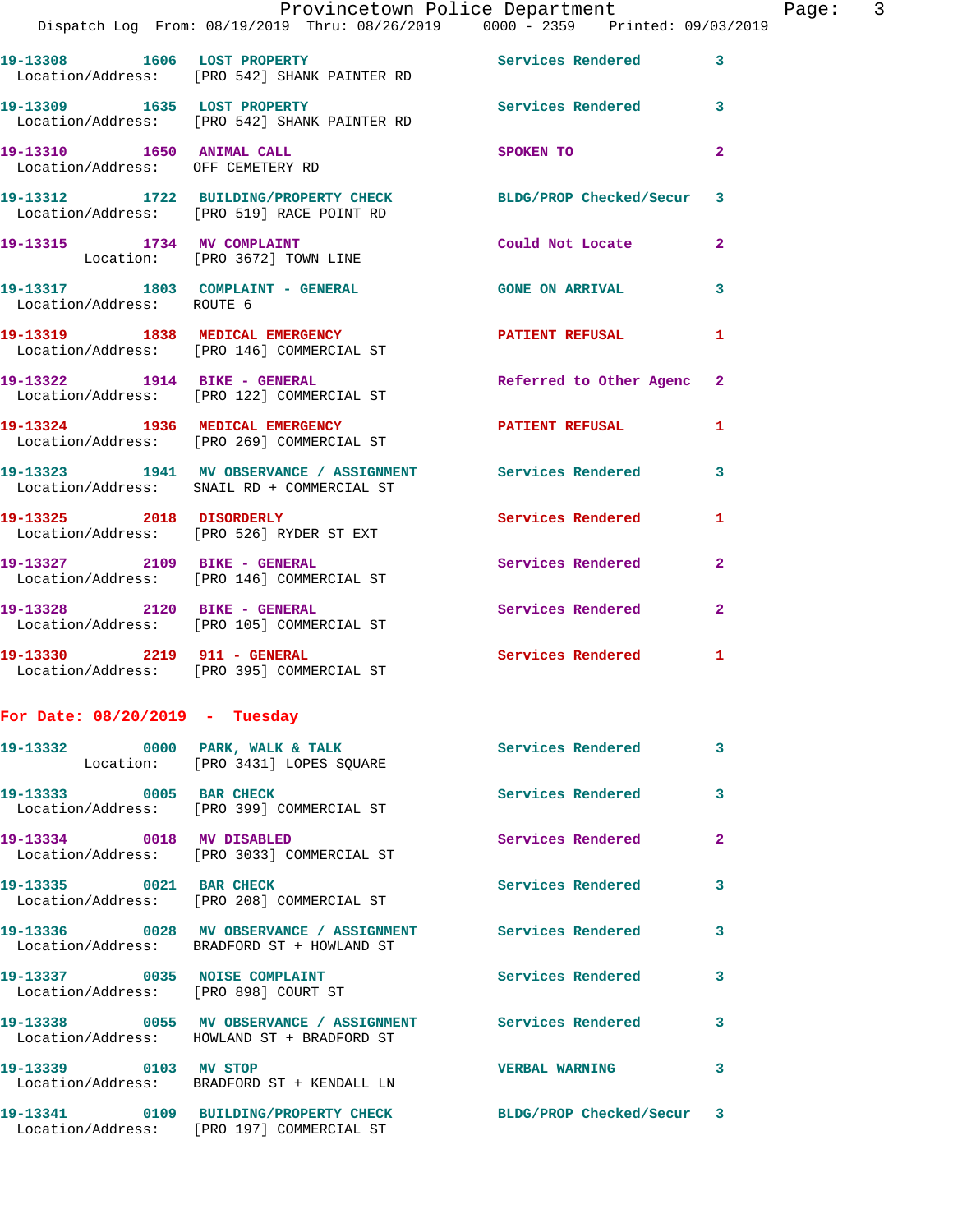|                                       | 19-13340 0110 BUILDING/PROPERTY CHECK<br>Location/Address: [PRO 1886] BRADFORD ST                                                                                                                               | BLDG/PROP Checked/Secur   | 3              |   |
|---------------------------------------|-----------------------------------------------------------------------------------------------------------------------------------------------------------------------------------------------------------------|---------------------------|----------------|---|
|                                       | 19-13342 0114 BIKE - ACCIDENT<br>Location/Address: COMMERCIAL ST + ANTHONY ST                                                                                                                                   | Services Rendered         | 1              |   |
|                                       | 19-13343 0122 TRAFFIC CONTROL<br>Location/Address: CARVER ST + COMMERCIAL ST                                                                                                                                    | <b>Services Rendered</b>  | 3              |   |
|                                       | 19-13344 0139 BUILDING/PROPERTY CHECK<br>Location/Address: [PRO 413] CONWELL ST                                                                                                                                 | BLDG/PROP Checked/Secur   | 3              |   |
|                                       | 19-13346 0319 BUILDING/PROPERTY CHECK<br>Location/Address: [PRO 1778] SHANK PAINTER RD                                                                                                                          | BLDG/PROP Checked/Secur 3 |                |   |
|                                       | 19-13347 0323 BUILDING/PROPERTY CHECK<br>Location/Address: [PRO 545] SHANK PAINTER RD                                                                                                                           | BLDG/PROP Checked/Secur   | 3              |   |
|                                       | 19-13348 0338 BUILDING/PROPERTY CHECK<br>Location/Address: [PRO 516] RACE POINT RD                                                                                                                              | BLDG/PROP Checked/Secur 3 |                |   |
| Location/Address: [PRO 571] ALDEN ST  | 19-13349 0443 BUILDING/PROPERTY CHECK Services Rendered                                                                                                                                                         |                           | 3              |   |
|                                       | 19-13350 0544 SERVICE CALL - POLICE<br>Location/Address: [PRO 516] RACE POINT RD                                                                                                                                | Services Rendered         | 3              |   |
|                                       | 19-13351 0557 BUILDING/PROPERTY CHECK Services Rendered<br>Location/Address: [PRO 3287] ROUTE 6                                                                                                                 |                           | 3              |   |
|                                       | 19-13352 0615 ALARM - FIRE<br>Location/Address: [PRO 2163] COMMERCIAL ST                                                                                                                                        | False Alarm               | 1              |   |
| 19-13353 0717 HAZARDS                 | Location/Address: [PRO 3260] BRADFORD ST EXT                                                                                                                                                                    | Services Rendered         | $\overline{a}$ |   |
|                                       | 19-13354 0752 BUILDING/PROPERTY CHECK<br>Location/Address: [PRO 3259] MACMILLAN WHARF                                                                                                                           | <b>Services Rendered</b>  | 3              |   |
|                                       | 19-13356 0827 LOST PROPERTY<br>Location/Address: [PRO 542] SHANK PAINTER RD                                                                                                                                     | Services Rendered         | 3              |   |
|                                       | 19-13357 0853 PROPERTY DAMAGE<br>Location/Address: [PRO 208] COMMERCIAL ST<br>Refer To Arrest: 19-160-AR<br>Refer To Accident: $\frac{29 - 180 + 10}{19 - 72 - AC}$<br>Refer To Accident: $\overline{19-75-AC}$ | Arrest(s) Made            | 3              | 1 |
|                                       | 19-13358 0901 MEDICAL EMERGENCY<br>Location/Address: WINTHROP ST + COMMERCIAL ST                                                                                                                                | Transported to Hospital 1 |                |   |
| Location/Address: [PRO 512] PRINCE ST | 19-13359 0948 PARKING COMPLAINT                                                                                                                                                                                 | SPOKEN TO                 | 3              |   |
|                                       | 19-13360 1006 MEDICAL EMERGENCY<br>Location/Address: [PRO 106] COMMERCIAL ST                                                                                                                                    | PATIENT REFUSAL           | 1              |   |
|                                       | 19-13362 1036 FOLLOW UP<br>Location/Address: [PRO 196] COMMERCIAL ST                                                                                                                                            | Services Rendered         | $\mathbf{2}$   |   |
|                                       | 19-13363 1041 LOST PROPERTY<br>Location/Address: [PRO 512] PRINCE ST                                                                                                                                            | Services Rendered         | 3              |   |
|                                       | 19-13364 1107 LARCENY / FORGERY / FRAUD SPOKEN TO<br>Location/Address: [PRO 29] BRADFORD ST                                                                                                                     |                           | $\mathbf{2}$   |   |
|                                       | 19-13365 1117 BIKE - ACCIDENT<br>Location/Address: CEMETERY RD + CONWELL ST                                                                                                                                     | Transported to Hospital   | 1              |   |
|                                       | 19-13366 1130 MEDICAL EMERGENCY                                                                                                                                                                                 | <b>PATIENT REFUSAL</b>    | $\mathbf{1}$   |   |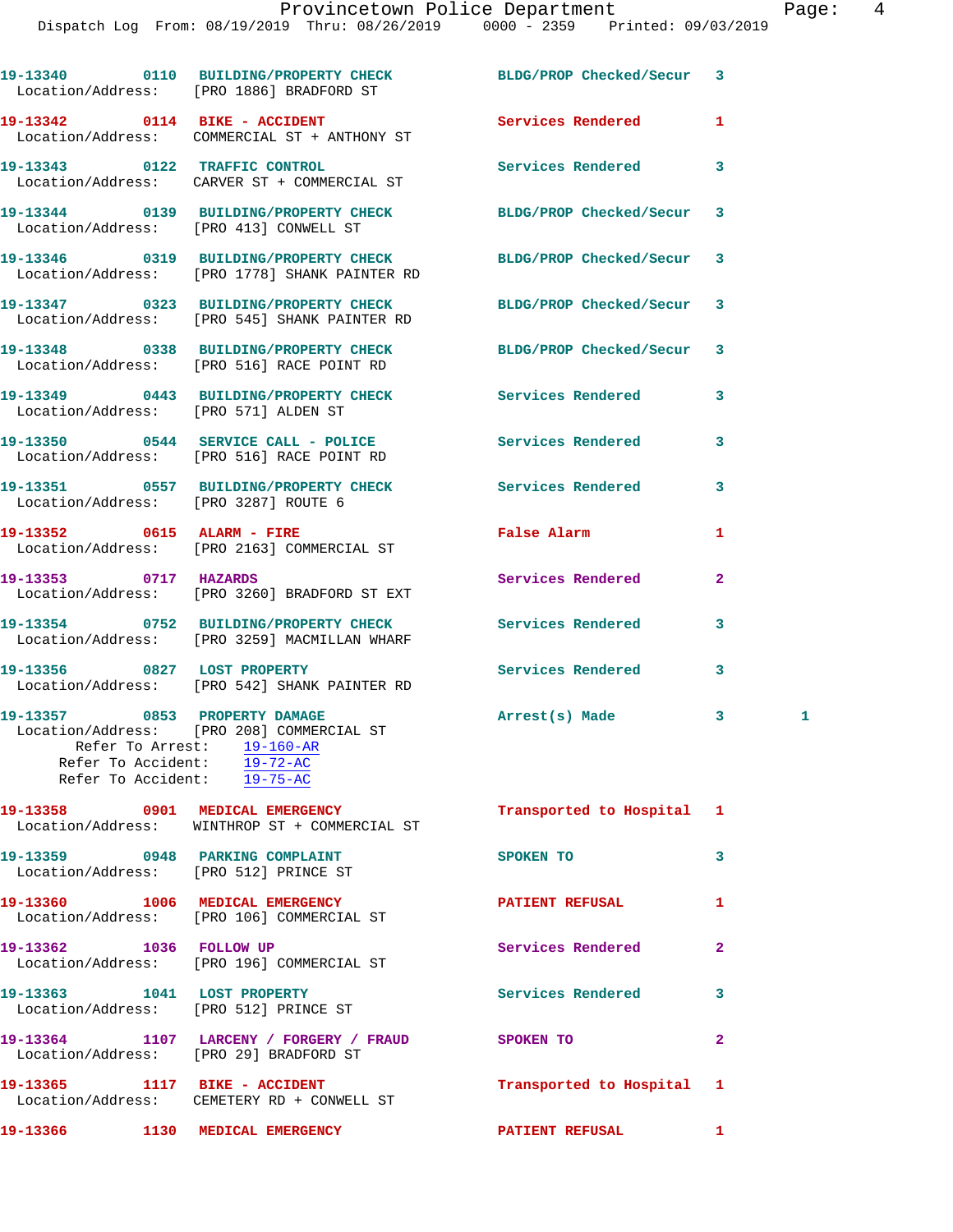|                               | Provincetown Police Department<br>Dispatch Log From: 08/19/2019 Thru: 08/26/2019 0000 - 2359 Printed: 09/03/2019 |                           |                         |
|-------------------------------|------------------------------------------------------------------------------------------------------------------|---------------------------|-------------------------|
|                               | Location/Address: [PRO 588] SHANK PAINTER RD                                                                     |                           |                         |
|                               | 19-13367 1140 SUSPICIOUS ACTIVITY<br>Location/Address: [PRO 1792] BRADFORD ST                                    | <b>SPOKEN TO</b>          | 2                       |
|                               | 19-13368 1206 PARKING COMPLAINT<br>Location/Address: [PRO 3456] RYDER ST EXT                                     | Citation / Warning Issu   | 3                       |
|                               | 19-13369 1209 ASSIST CITIZEN<br>Location/Address: CEMETERY RD + CONWELL ST                                       | <b>Services Rendered</b>  | 3                       |
|                               | 19-13370 1212 MEDICAL EMERGENCY<br>Location/Address: [PRO 440] HARRY KEMP WAY                                    | Transported to Hospital   | 1                       |
|                               | 19-13374 1314 ASSIST CITIZEN<br>Location/Address: [PRO 2761] COTTAGE ST                                          | SPOKEN TO                 | 3                       |
|                               | 19-13375 1326 PARKING COMPLAINT<br>Location/Address: [PRO 2500] COMMERCIAL ST                                    | Unfounded                 | 3                       |
| 19-13376 1332 LOST PROPERTY   | Location/Address: [PRO 542] SHANK PAINTER RD                                                                     | <b>Services Rendered</b>  | 3                       |
|                               | 19-13377 1340 LOST PROPERTY<br>Location/Address: [PRO 542] SHANK PAINTER RD                                      | <b>Services Rendered</b>  | 3                       |
|                               | 19-13378 1346 MEDICAL EMERGENCY<br>Location/Address: [PRO 3344] COMMERCIAL ST                                    | Transported to Hospital   | 1                       |
|                               | 19-13380 1412 B & E / BURGLARY<br>Location/Address: [PRO 2088] COMMERCIAL ST                                     | Could Not Locate          | 2                       |
| 19-13381 1422 NOISE COMPLAINT | Location/Address: [PRO 2272] NELSON AVE                                                                          | Services Rendered         | 3                       |
|                               | 19-13382 1432 LOST PROPERTY<br>Location/Address: [PRO 542] SHANK PAINTER RD                                      | Services Rendered         | 3                       |
|                               | 19-13383 1446 MEDICAL EMERGENCY<br>Location/Address: [PRO 3259] MACMILLAN WHARF                                  | Transported to Hospital 1 |                         |
|                               | 19-13384 1515 ASSIST DEPARTMENT / MUTUAL AID Services Rendered<br>Location/Address: [PRO 106] COMMERCIAL ST      |                           | 3                       |
| 19-13385 1534 MV HIT & RUN    | Location/Address: [PRO 542] SHANK PAINTER RD                                                                     | Services Rendered         | $\overline{\mathbf{2}}$ |
| 19-13389 1620 ANIMAL CALL     | Location/Address: [PRO 1865] COMMERCIAL ST                                                                       | Services Rendered         | 2                       |
|                               | 19-13387 1642 SERVICE CALL - POLICE<br>Location/Address: [PRO 542] SHANK PAINTER RD                              | <b>Services Rendered</b>  | 3                       |
|                               | 19-13388 1652 BUILDING/PROPERTY CHECK<br>Location/Address: [PRO 519] RACE POINT RD                               | BLDG/PROP Checked/Secur   | 3                       |
|                               | 19-13390 1736 STREET PERFORMER COMPLAINT SPOKEN TO<br>Location/Address: [PRO 3432] COMMERCIAL ST                 |                           | 3                       |
|                               | 19-13391 1820 MEDICAL EMERGENCY<br>Location/Address: [PRO 2540] RACE POINT RD                                    | Transported to Hospital   | 1                       |
|                               | 19-13392 1925 STREET PERFORMER COMPLAINT SPOKEN TO<br>Location/Address: [PRO 3432] COMMERCIAL ST                 |                           | 3                       |
|                               | 19-13393 1940 PARK, WALK & TALK<br>Location/Address: [PRO 105] COMMERCIAL ST                                     | <b>Services Rendered</b>  | 3                       |
| 19-13395 2035 MV STOP         | Location/Address: [PRO 3456] RYDER ST EXT                                                                        | <b>VERBAL WARNING</b>     | 3                       |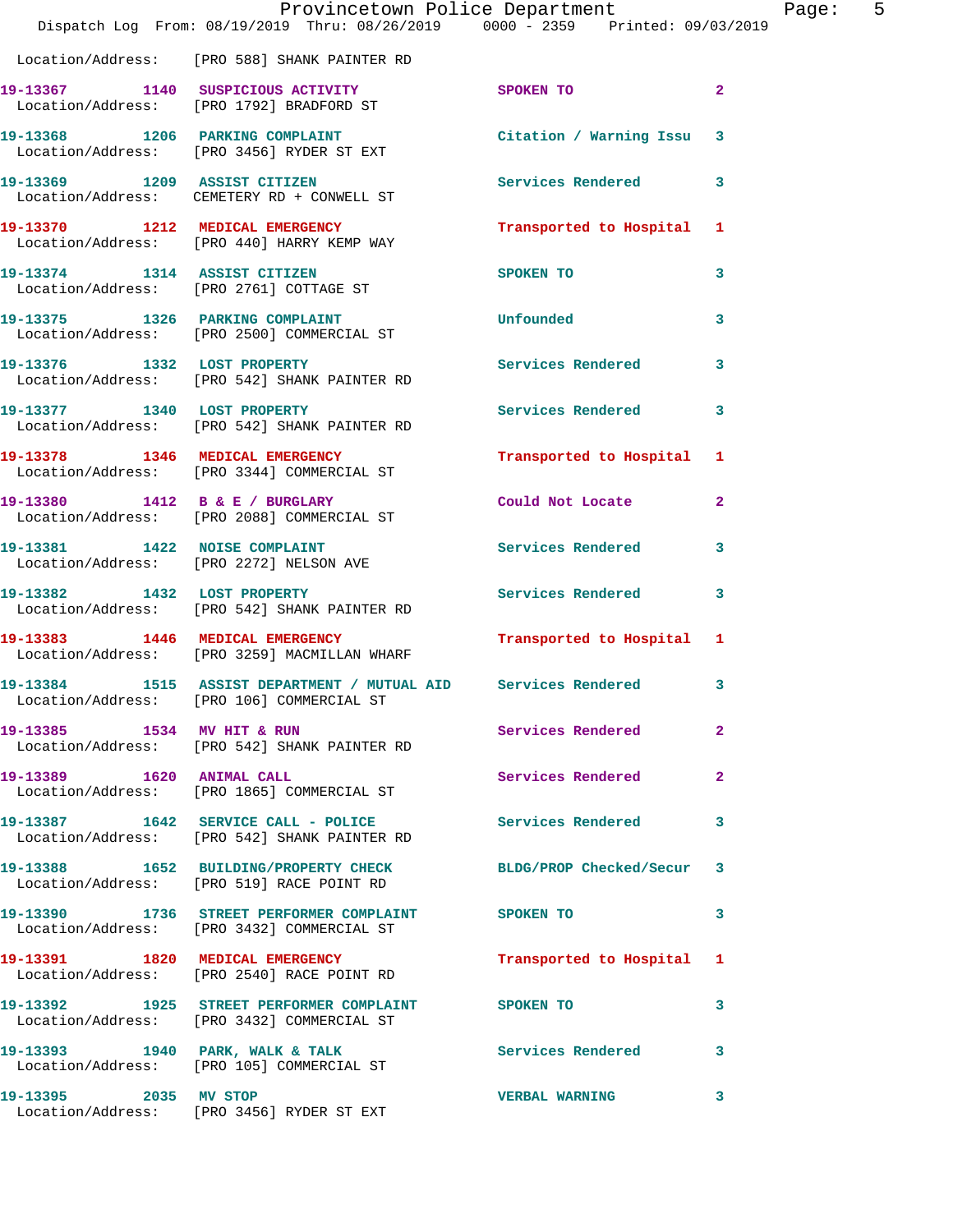| 19-13397 2057 MV STOP                            | Location/Address: [PRO 3456] RYDER ST EXT                                                          | <b>VERBAL WARNING</b>     | $\mathbf{3}$               |
|--------------------------------------------------|----------------------------------------------------------------------------------------------------|---------------------------|----------------------------|
|                                                  | 19-13398 2112 SERVICE CALL - POLICE<br>Location/Address: [PRO 2530] STANDISH AVE                   | <b>Services Rendered</b>  | $\overline{\phantom{a}}$ 3 |
|                                                  | 19-13399 2125 MEDICAL EMERGENCY<br>Location/Address: [PRO 4136] BRADFORD ST                        | Transported to Hospital 1 |                            |
| Location/Address: ROUTE 6 + SNAIL RD             | 19-13400 2130 MV OBSERVANCE / ASSIGNMENT Services Rendered 3                                       |                           |                            |
| 19-13401                                         | 2145 BUILDING/PROPERTY CHECK<br>Location/Address: [PRO 3033] COMMERCIAL ST                         | BLDG/PROP Checked/Secur 3 |                            |
| Location/Address: [PRO 79] CARVER ST             | 19-13402 2158 COMPLAINT - GENERAL                                                                  | SPOKEN TO                 | 3                          |
|                                                  | 19-13403 2256 BUILDING/PROPERTY CHECK<br>Location/Address: [PRO 1952] COMMERCIAL ST                | BLDG/PROP Checked/Secur 3 |                            |
| 19-13404 2308 MV STOP                            | Location/Address: [PRO 3456] RYDER ST EXT                                                          | <b>VERBAL WARNING</b>     | 3                          |
| 19-13405 2315 MV STOP                            | Location/Address: [PRO 3456] RYDER ST EXT                                                          | <b>VERBAL WARNING</b>     | 3                          |
| 19-13407 2321 MV STOP                            | Location/Address: [PRO 2479] ROUTE 6                                                               | <b>VERBAL WARNING</b>     | 3                          |
| 19-13406                                         | 2325 MV OBSERVANCE / ASSIGNMENT Services Rendered<br>Location/Address: [PRO 3670] SHANK PAINTER RD |                           | 3                          |
|                                                  | 19-13409 2348 MV OBSERVANCE / ASSIGNMENT<br>Location/Address: BRADFORD ST + HOWLAND ST             | <b>Services Rendered</b>  | 3                          |
| 19-13410 2353 FOLLOW UP                          | Location/Address: [PRO 542] SHANK PAINTER RD                                                       | SPOKEN TO                 | $\overline{2}$             |
| For Date: $08/21/2019$ - Wednesday               |                                                                                                    |                           |                            |
|                                                  | $19-13411$ 0016 PARK, WALK & TALK<br>Location/Address: [PRO 3870] COMMERCIAL ST                    | <b>Services Rendered</b>  | $\overline{\mathbf{3}}$    |
| 19-13412 0024 BAR CHECK                          | Location/Address: [PRO 399] COMMERCIAL ST                                                          | <b>Services Rendered</b>  | 3                          |
| 19-13413<br>Location/Address: [PRO 3287] ROUTE 6 | 0035 BUILDING/PROPERTY CHECK                                                                       | Services Rendered 3       |                            |
|                                                  |                                                                                                    |                           |                            |

**19-13414 0057 PARK, WALK & TALK Services Rendered 3** 

**19-13415 0102 FOLLOW UP Services Rendered 2** 

Location/Address: COMMERCIAL ST

Location/Address: [PRO 182] COMMERCIAL ST

Location/Address: [PRO 175] COMMERCIAL ST

Location/Address: [PRO 105] COMMERCIAL ST

Location/Address: [PRO 484] MASONIC PL

Location/Address: BRADFORD ST + RYDER ST

**19-13417 0128 BUILDING/PROPERTY CHECK BLDG/PROP Checked/Secur 3**  Location/Address: [PRO 197] COMMERCIAL ST

**19-13419 0128 BUILDING/PROPERTY CHECK BLDG/PROP Checked/Secur 3** 

**19-13420 0129 BUILDING/PROPERTY CHECK BLDG/PROP Checked/Secur 3** 

**19-13416 0117 MV OBSERVANCE / ASSIGNMENT Services Rendered 3** 

**19-13418 0128 BUILDING/PROPERTY CHECK BLDG/PROP Checked/Secur 3**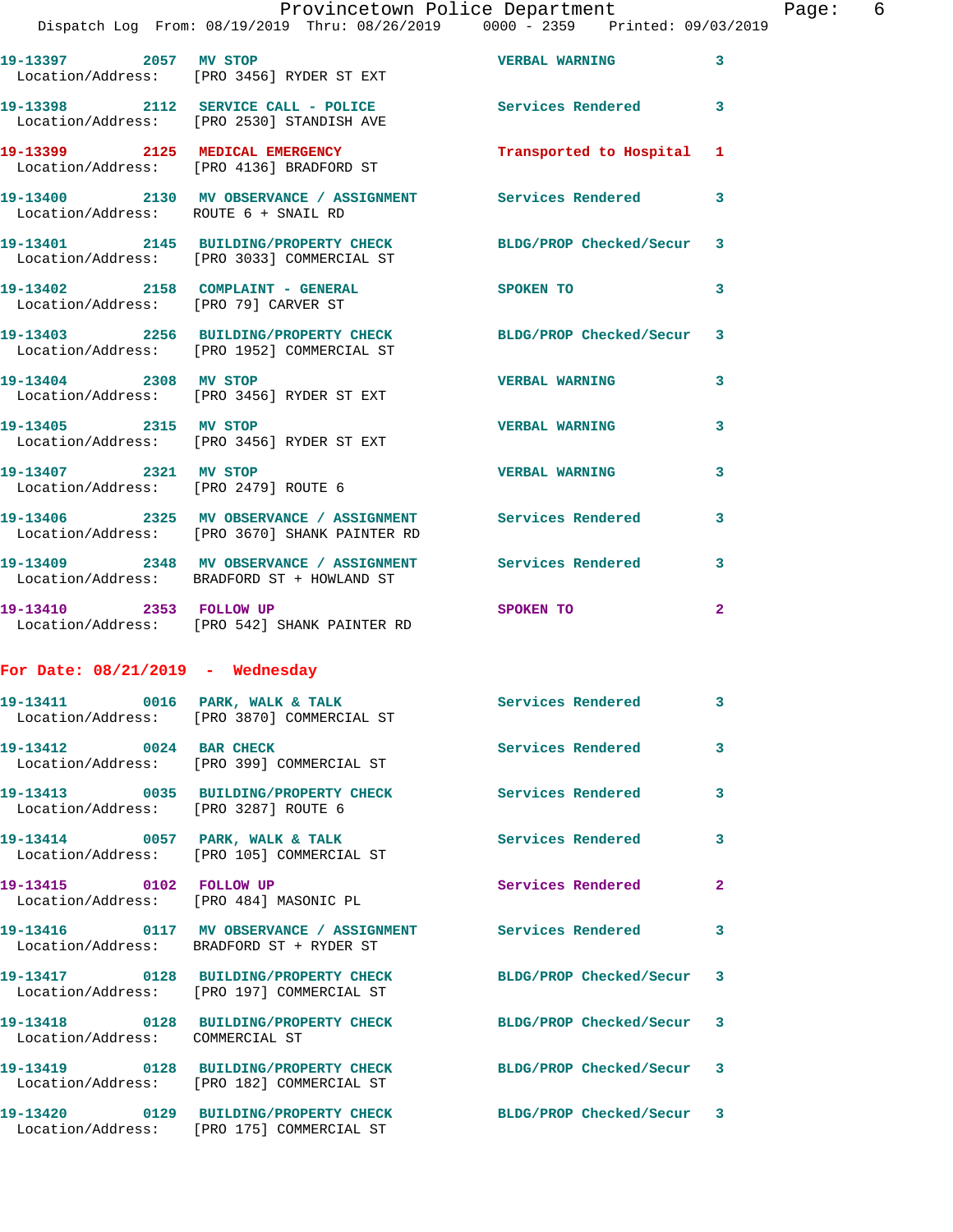| 19-13421 0130 MV STOP                                              | Location/Address: [PRO 37] BRADFORD ST                                                                           | Citation / Warning Issu 3 |                         |
|--------------------------------------------------------------------|------------------------------------------------------------------------------------------------------------------|---------------------------|-------------------------|
| 19-13422 0137 MV STOP                                              | Location/Address: BRADFORD ST + JOHNSON ST                                                                       | <b>VERBAL WARNING</b>     | $\overline{\mathbf{3}}$ |
|                                                                    | 19-13424 0208 MEDICAL EMERGENCY<br>Location/Address: [PRO 542] SHANK PAINTER RD<br>Refer To $P/C$ : 19-162-AR    | Services Rendered 1       |                         |
|                                                                    | 19-13425 0219 NOISE COMPLAINT<br>Location/Address: [PRO 1242] PLEASANT ST                                        | SPOKEN TO                 | $\mathbf{3}$            |
| 19-13426 0233 NOISE COMPLAINT                                      | Location/Address: [PRO 1282] BANGS ST                                                                            | Unfounded                 | $\mathbf{3}$            |
|                                                                    | 19-13428 0415 BUILDING/PROPERTY CHECK BLDG/PROP Checked/Secur 3<br>Location/Address: [PRO 2206] PILGRIMS LANDING |                           |                         |
| 19-13429 0452 MEDICAL EMERGENCY<br>Location/Address: COMMERCIAL ST |                                                                                                                  | Transported to Hospital 1 |                         |
|                                                                    | 19-13431 0458 ALARM - FIRE<br>Location/Address: [PRO 2149] COMMERCIAL ST                                         | <b>False Alarm</b>        | 1                       |
| Location/Address: [PRO 571] ALDEN ST                               | 19-13430 0502 BUILDING/PROPERTY CHECK                                                                            | Services Rendered 3       |                         |
| 19-13432 0521 MV STOP                                              | Location/Address: [PRO 3430] COMMERCIAL ST                                                                       | <b>VERBAL WARNING</b>     | $\mathbf{3}$            |
| 19-13433 0554 LOST PROPERTY                                        | Location/Address: [PRO 542] SHANK PAINTER RD                                                                     | <b>Services Rendered</b>  | $\mathbf{3}$            |
|                                                                    | 19-13434 0557 SERVICE CALL - POLICE<br>Location/Address: [PRO 516] RACE POINT RD                                 | Services Rendered         | 3                       |
| Refer To Arrest: 19-161-AR                                         | 19-13438 0832 ESCORT / TRANSPORT<br>Location/Address: [ORL 1] ROCK HARBOR RD                                     | Transferred Custody 3     |                         |
|                                                                    | 19-13437 0834 BUILDING/PROPERTY CHECK Services Rendered 3<br>Location/Address: [PRO 2977] COMMERCIAL ST          |                           |                         |
| 19-13439 0854 LOST PROPERTY                                        | Location/Address: [PRO 542] SHANK PAINTER RD                                                                     | Services Rendered 3       |                         |
| 19-13440 0855 LOST PROPERTY<br>Location/Address: COMMERCIAL ST     |                                                                                                                  | <b>Services Rendered</b>  | $\mathbf{3}$            |
| 19-13441 0856 911 - GENERAL<br>Location/Address: COMMERCIAL ST     |                                                                                                                  | SPOKEN TO                 | 1                       |
| 19-13442 0902 MV STOP                                              | Location/Address: [PRO 3165] RACE POINT RD                                                                       | <b>VERBAL WARNING</b>     | 3                       |
| 19-13443 0945 ANIMAL CALL<br>Location/Address: COMMERCIAL ST       |                                                                                                                  | SPOKEN TO                 | $\mathbf{2}$            |
|                                                                    | 19-13444 1019 MV OBSERVANCE / ASSIGNMENT Services Rendered<br>Location/Address: BRADFORD ST + MILLER HILL RD     |                           | 3                       |
| 19-13445 1036 ANIMAL CALL                                          | Location/Address: [PRO 3277] SANDY HILL LN                                                                       | Services Rendered         | $\overline{2}$          |
| 19-13446 1046 ANIMAL CALL<br>Location/Address: ROUTE 6 + SNAIL RD  |                                                                                                                  | No Action Required 2      |                         |
| 19-13447 1051 BIKE - GENERAL                                       |                                                                                                                  | SPOKEN TO                 | $\mathbf{2}$            |

Location/Address: [PRO 437] FREEMAN ST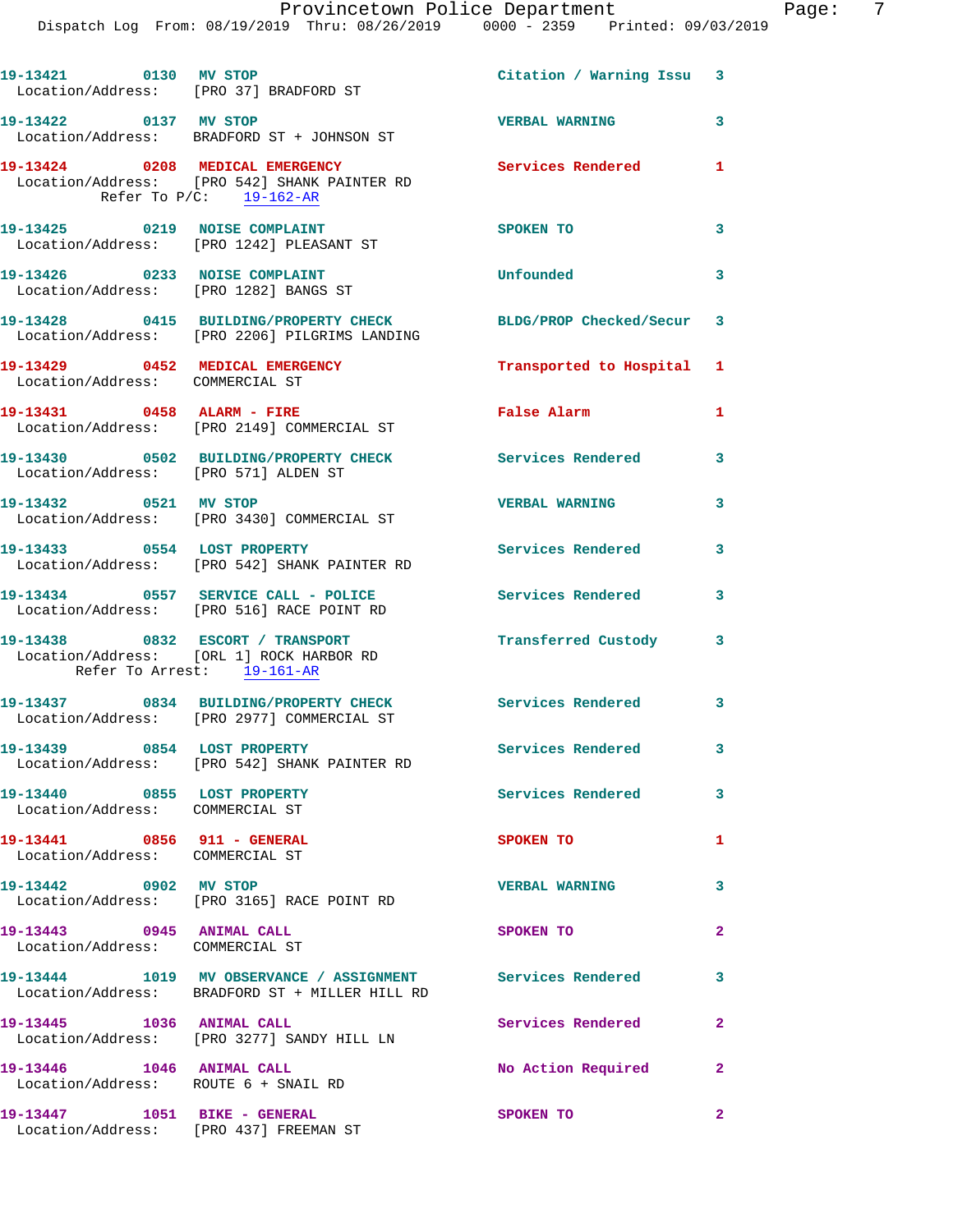## Provincetown Police Department Fage: 8

Dispatch Log From: 08/19/2019 Thru: 08/26/2019 0000 - 2359 Printed: 09/03/2019

| 19-13449 1058 MV STOP<br>Location/Address: ROUTE 6             |                                                                                                                  | <b>VERBAL WARNING</b>     | 3              |
|----------------------------------------------------------------|------------------------------------------------------------------------------------------------------------------|---------------------------|----------------|
|                                                                | 19-13450 1206 PROPERTY DAMAGE<br>Location/Address: [PRO 1288] BRADFORD ST                                        | SPOKEN TO                 | 3              |
|                                                                | 19-13452 1247 MV OBSERVANCE / ASSIGNMENT Services Rendered<br>Location/Address: RACE POINT RD + TIN PAN ALLEY RD |                           | 3              |
| 19-13453 1255 ANIMAL CALL                                      | Location/Address: [PRO 3277] SANDY HILL LN                                                                       | Services Rendered         | $\mathbf{2}$   |
| 19-13455 1306 MV COLLISION<br>Refer To Accident: 19-70-AC      | Location/Address: [PRO 105] COMMERCIAL ST                                                                        | Services Rendered         | $\mathbf{1}$   |
|                                                                | 19-13454 1308 PARK, WALK & TALK<br>Location/Address: RYDER ST + COMMERCIAL ST                                    | Services Rendered 3       |                |
| 19-13456 1336 MV STOP                                          | Location/Address: COMMERCIAL ST + CARVER ST                                                                      | No Action Required        | 3              |
| 19-13457 1347 LOST PROPERTY                                    | Location/Address: [PRO 542] SHANK PAINTER RD                                                                     | Services Rendered 3       |                |
| Location/Address: [PRO 3287] ROUTE 6                           | 19-13458 1356 BUILDING/PROPERTY CHECK                                                                            | BLDG/PROP Checked/Secur 3 |                |
| 19-13459 1421 MEDICAL EMERGENCY                                | Location/Address: [PRO 2645] SHANK PAINTER RD                                                                    | Services Rendered         | 1              |
|                                                                | 19-13460 1426 GENERAL INFO<br>Location/Address: [PRO 146] COMMERCIAL ST                                          | <b>Services Rendered</b>  | 3              |
| 19-13461 1448 911 - GENERAL<br>Location/Address: COMMERCIAL ST |                                                                                                                  | Services Rendered         | 1              |
|                                                                | 19-13463 1546 MV DISABLED<br>Location/Address: [PRO 2493] BRADFORD ST                                            | Services Rendered         | $\overline{a}$ |
|                                                                | 19-13464 1559 SERVICE CALL - POLICE<br>Location/Address: [PRO 3259] MACMILLAN WHARF                              | SPOKEN TO                 | 3              |
|                                                                | 19-13465 1612 LOST PROPERTY<br>Location/Address: [PRO 542] SHANK PAINTER RD                                      | Services Rendered 3       |                |
| 19-13466 1615 MV COLLISION                                     | Location/Address: BRADFORD ST + CONWELL ST                                                                       | Services Rendered         | $\mathbf{1}$   |
|                                                                | 19-13476   1630   COMPLAINT - GENERAL<br>Location/Address: [PRO 1180] COMMERCIAL ST                              | <b>Services Rendered</b>  | 3              |
|                                                                | 19-13467 1636 SERVICE CALL - POLICE<br>Location/Address: [PRO 488] MAYFLOWER ST                                  | Services Rendered         | 3              |
| 19-13468 1656 MV STOP                                          | Location/Address: [PRO 3485] JEROME SMITH RD                                                                     | <b>VERBAL WARNING</b>     | 3              |
|                                                                | 19-13469 1727 LARCENY / FORGERY / FRAUD SPOKEN TO<br>Location/Address: [PRO 3258] BRADFORD ST                    |                           | $\overline{2}$ |
|                                                                | 19-13470 1737 ALARM - GENERAL<br>Location/Address: [PRO 3124] COMMERCIAL ST                                      | Services Rendered         | 1              |
|                                                                | 19-13471 1759 COMPLAINT - GENERAL<br>Location/Address: [PRO 253] COMMERCIAL ST                                   | SPOKEN TO                 | 3              |
|                                                                |                                                                                                                  | SPOKEN TO                 | $\mathbf{2}$   |

Location/Address: CENTRAL ST + COMMERCIAL ST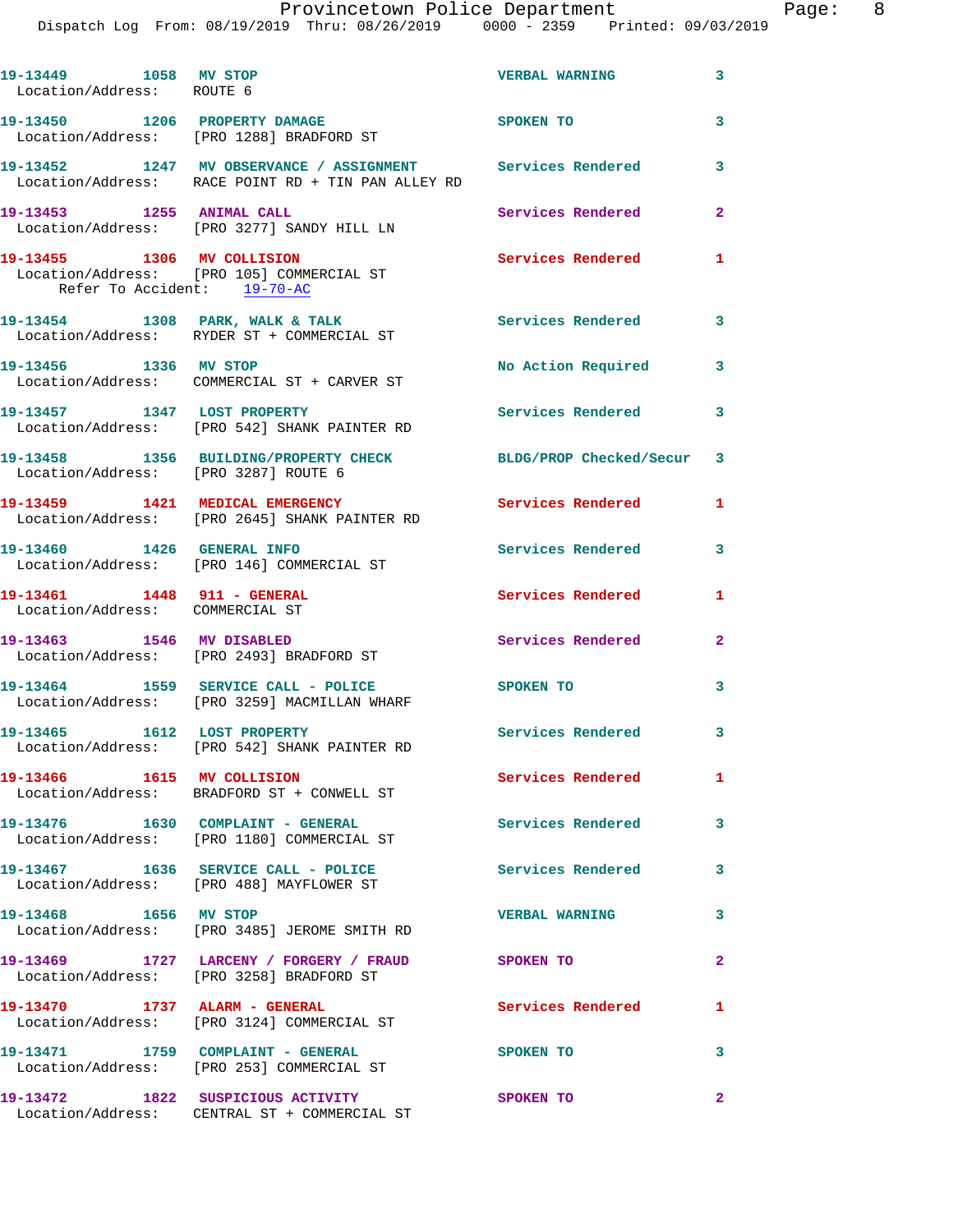|                                                               | Provincetown Police Department<br>Dispatch Log From: 08/19/2019 Thru: 08/26/2019 0000 - 2359 Printed: 09/03/2019 |                           |                         |
|---------------------------------------------------------------|------------------------------------------------------------------------------------------------------------------|---------------------------|-------------------------|
|                                                               |                                                                                                                  |                           |                         |
|                                                               | 19-13473 1906 ANIMAL CALL<br>Location/Address: [PRO 4136] BRADFORD ST                                            | <b>GONE ON ARRIVAL</b>    | $\mathbf{2}$            |
| 19-13474 1925 MV STOP                                         | Location/Address: [PRO 3296] SHANK PAINTER RD                                                                    | <b>VERBAL WARNING</b>     | 3                       |
| 19-13475 1930 MV COMPLAINT                                    | Location/Address: [PRO 488] MAYFLOWER ST                                                                         | <b>SPOKEN TO</b>          | $\overline{\mathbf{2}}$ |
| 19-13479 2109 MV STOP                                         | Location/Address: [PRO 549] STANDISH ST                                                                          | <b>VERBAL WARNING</b>     | 3                       |
| 19-13480 2124 MV STOP                                         | Location/Address: [PRO 2043] BRADFORD ST                                                                         | <b>VERBAL WARNING</b>     | 3                       |
|                                                               | 19-13481 2127 911 - GENERAL<br>Location/Address: [PRO 433] RYDER ST EXT                                          | Services Rendered         | 1                       |
|                                                               | 19-13482 2158 DISTURBANCE - FIGHT / ARGUMENT Services Rendered<br>Location/Address: [PRO 312] COMMERCIAL ST      |                           | 1                       |
| 19-13483 2200 MV STOP<br>Location/Address: [PRO 2513] ROUTE 6 |                                                                                                                  | <b>VERBAL WARNING</b>     | 3                       |
|                                                               | 19-13484 2205 PARKING COMPLAINT<br>Location/Address: [PRO 2483] COMMERCIAL ST                                    | Services Rendered         | 3                       |
|                                                               | 19-13485 2252 MV STOP<br>Location/Address: [PRO 2539] RYDER ST EXT                                               | <b>VERBAL WARNING</b>     | 3                       |
|                                                               | 19-13486 2344 PARK, WALK & TALK<br>Location: [PRO 3431] LOPES SQUARE                                             | <b>Services Rendered</b>  | 3                       |
|                                                               | 19-13487 2351 BUILDING/PROPERTY CHECK BLDG/PROP Checked/Secur<br>Location/Address: [PRO 182] COMMERCIAL ST       |                           | 3                       |
| 19-13488 2357 BAR CHECK                                       | Location/Address: [PRO 3443] COMMERCIAL ST                                                                       | <b>Services Rendered</b>  | 3                       |
| For Date: $08/22/2019$ - Thursday                             |                                                                                                                  |                           |                         |
| 19-13490 0017 MV STOP<br>Location/Address: ROUTE 6            |                                                                                                                  | Citation / Warning Issu 3 |                         |
|                                                               | 19-13489 0018 MV OBSERVANCE / ASSIGNMENT Services Rendered<br>Location/Address: HOWLAND ST + BRADFORD ST         |                           | 3                       |
|                                                               | 19-13492 0031 COMPLAINT - GENERAL<br>Location/Address: [PRO 3973] BRADFORD ST                                    | <b>SPOKEN TO</b>          | 3                       |
|                                                               | 19-13491 0032 MV OBSERVANCE / ASSIGNMENT<br>Location/Address: SHANK PAINTER RD + BRADFORD ST                     | No Action Required        | 3                       |
|                                                               | 19-13493 0034 PARKING COMPLAINT<br>Location/Address: [PRO 526] RYDER ST EXT                                      | <b>Services Rendered</b>  | 3                       |
|                                                               | 19-13494 0050 911 - GENERAL<br>Location/Address: [PRO 388] COMMERCIAL ST                                         | Services Rendered         | 1                       |
|                                                               | 19-13496 0102 BUILDING/PROPERTY CHECK BLDG/PROP Checked/Secur<br>Location/Address: [PRO 182] COMMERCIAL ST       |                           | 3                       |
|                                                               | 19-13497 0102 BUILDING/PROPERTY CHECK<br>Location/Address: [PRO 3033] COMMERCIAL ST                              | BLDG/PROP Checked/Secur   | 3                       |
|                                                               | 19-13498 0102 BUILDING/PROPERTY CHECK<br>Location/Address: [PRO 175] COMMERCIAL ST                               | BLDG/PROP Checked/Secur   | 3                       |
|                                                               | 19-13499 0103 BUILDING/PROPERTY CHECK<br>Location/Address: [PRO 197] COMMERCIAL ST                               | BLDG/PROP Checked/Secur   | 3                       |

Page: 9<br> $2019$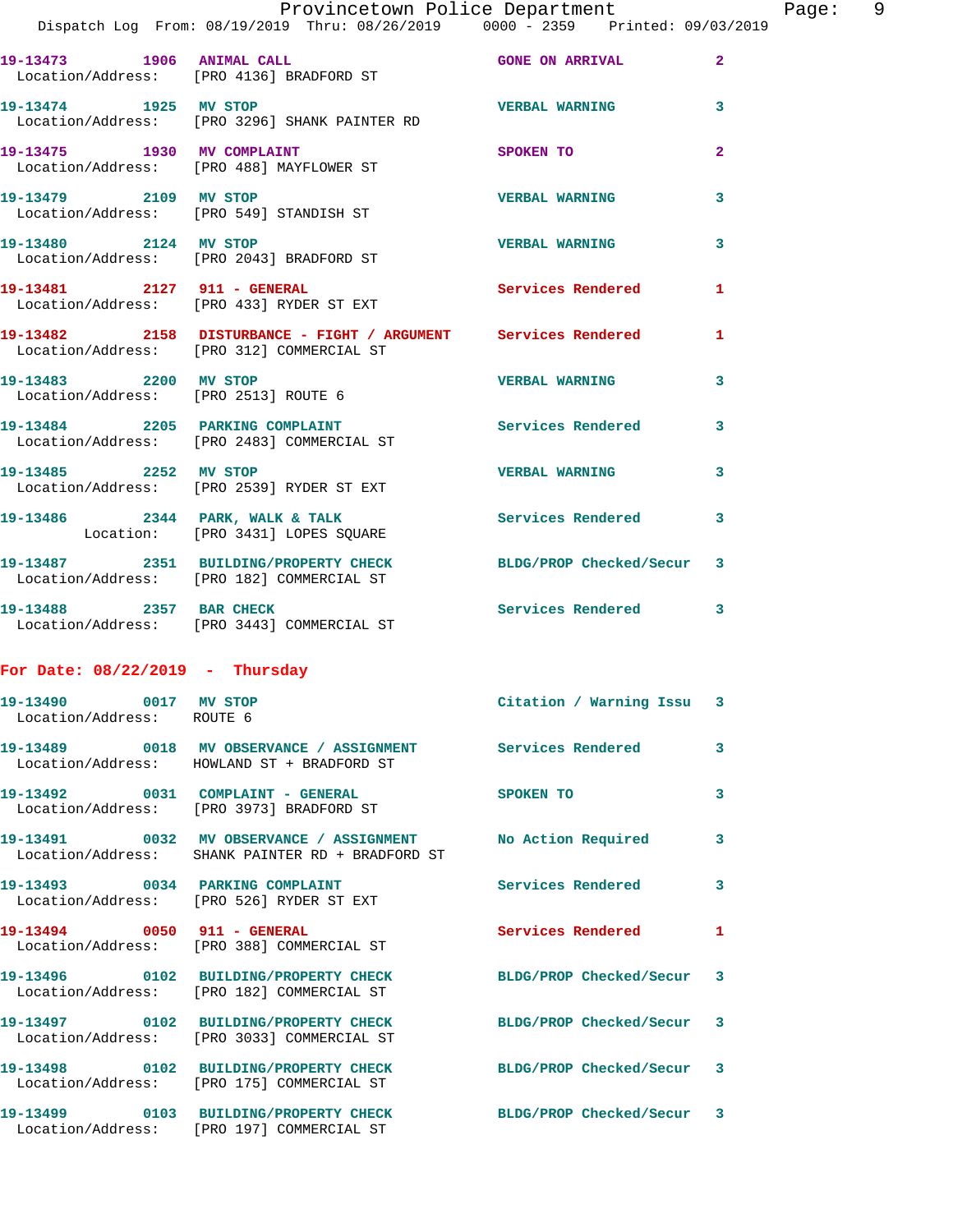|                                 | 19-13500 0104 MV STOP<br>Location/Address: [PRO 3672] ROUTE 6                                                   | <b>VERBAL WARNING</b>     | 3              |   |
|---------------------------------|-----------------------------------------------------------------------------------------------------------------|---------------------------|----------------|---|
|                                 | 19-13501 0105 DISTURBANCE - FIGHT / ARGUMENT Services Rendered<br>Location/Address: [PRO 399] COMMERCIAL ST     |                           | 1              |   |
|                                 | 19-13502 0110 SUSPICIOUS ACTIVITY<br>Location/Address: [PRO 165] COMMERCIAL ST                                  | SPOKEN TO                 | $\mathbf{2}$   |   |
| Location/Address: COMMERCIAL ST | 19-13503 0114 PARK, WALK & TALK                                                                                 | Services Rendered         | 3              |   |
|                                 | 19-13504 0114 SUSPICIOUS ACTIVITY                                                                               | SPOKEN TO                 | $\overline{a}$ |   |
|                                 | Location/Address: [PRO 94] BRADFORD ST<br>19-13506 0120 TRAFFIC CONTROL                                         | <b>GONE ON ARRIVAL</b>    | 3              |   |
| Location/Address: COURT ST      | 19-13505 0134 MV OBSERVANCE / ASSIGNMENT Services Rendered                                                      |                           | 3              |   |
|                                 | Location/Address: ROUTE 6 + SNAIL RD<br>19-13508 0155 911 - GENERAL                                             | BLDG/PROP Checked/Secur   | 1              |   |
|                                 | Location/Address: [PRO 3430] COMMERCIAL ST                                                                      |                           |                |   |
|                                 | 19-13509 0156 MV STOP<br>Location/Address: [PRO 1511] BRADFORD ST                                               | <b>VERBAL WARNING</b>     | 3              |   |
| 19-13510 0202 MV STOP           | Location/Address: [PRO 1886] BRADFORD ST                                                                        | <b>VERBAL WARNING</b>     | 3              |   |
|                                 | 19-13511 0220 MV OBSERVANCE / ASSIGNMENT Services Rendered<br>Location/Address: [PRO 37] BRADFORD ST            |                           | 3              |   |
|                                 | 19-13512 0422 BUILDING/PROPERTY CHECK Services Rendered<br>Location/Address: [PRO 3287] ROUTE 6                 |                           | 3              |   |
|                                 | 19-13514 0519 BUILDING/PROPERTY CHECK BLDG/PROP Checked/Secur<br>Location/Address: [PRO 3287] ROUTE 6           |                           | 3              |   |
|                                 | 19-13515 0524 MV OBSERVANCE / ASSIGNMENT Services Rendered<br>Location/Address: ROUTE 6 + HOWLAND ST            |                           | 3              |   |
|                                 | 19-13516 0532 BUILDING/PROPERTY CHECK BLDG/PROP Checked/Secur 3<br>Location/Address: [PRO 530] SHANK PAINTER RD |                           |                |   |
|                                 | 19-13517 0554 ALARM - GENERAL<br>Location/Address: [PRO 2018] COMMERCIAL ST                                     | BLDG/PROP Checked/Secur 1 |                |   |
| Location: EAST ROAM             | 19-13519 0610 PARK, WALK & TALK                                                                                 | <b>Services Rendered</b>  | 3              |   |
|                                 | 19-13518 0612 FLIGHT COVERAGE<br>Location/Address: [PRO 516] RACE POINT RD                                      | Services Rendered         | 3              |   |
| 19-13521 0623 MV DISABLED       | Location/Address: [PRO 2266] COMMERCIAL ST                                                                      | Services Rendered         | $\mathbf{2}$   | 1 |
| 19-13522 0633 GENERAL INFO      | Location/Address: [PRO 542] SHANK PAINTER RD                                                                    | Services Rendered         | 3              |   |
| 19-13524 0651 MV COMPLAINT      | Location/Address: [PRO 1094] RACE POINT RD                                                                      | Services Rendered         | $\mathbf{2}$   |   |
| 19-13525 0747 PET PANTRY        | Location/Address: [PRO 3296] SHANK PAINTER RD                                                                   | Services Rendered         | 3              |   |
| 19-13526 0749 DOGS IN MVS       | Location/Address: [PRO 3296] SHANK PAINTER RD                                                                   | Services Rendered         | $\mathbf{2}$   |   |
| 19-13527 0834 ANIMAL CALL       |                                                                                                                 | Services Rendered         | $\mathbf{2}^-$ |   |
|                                 |                                                                                                                 |                           |                |   |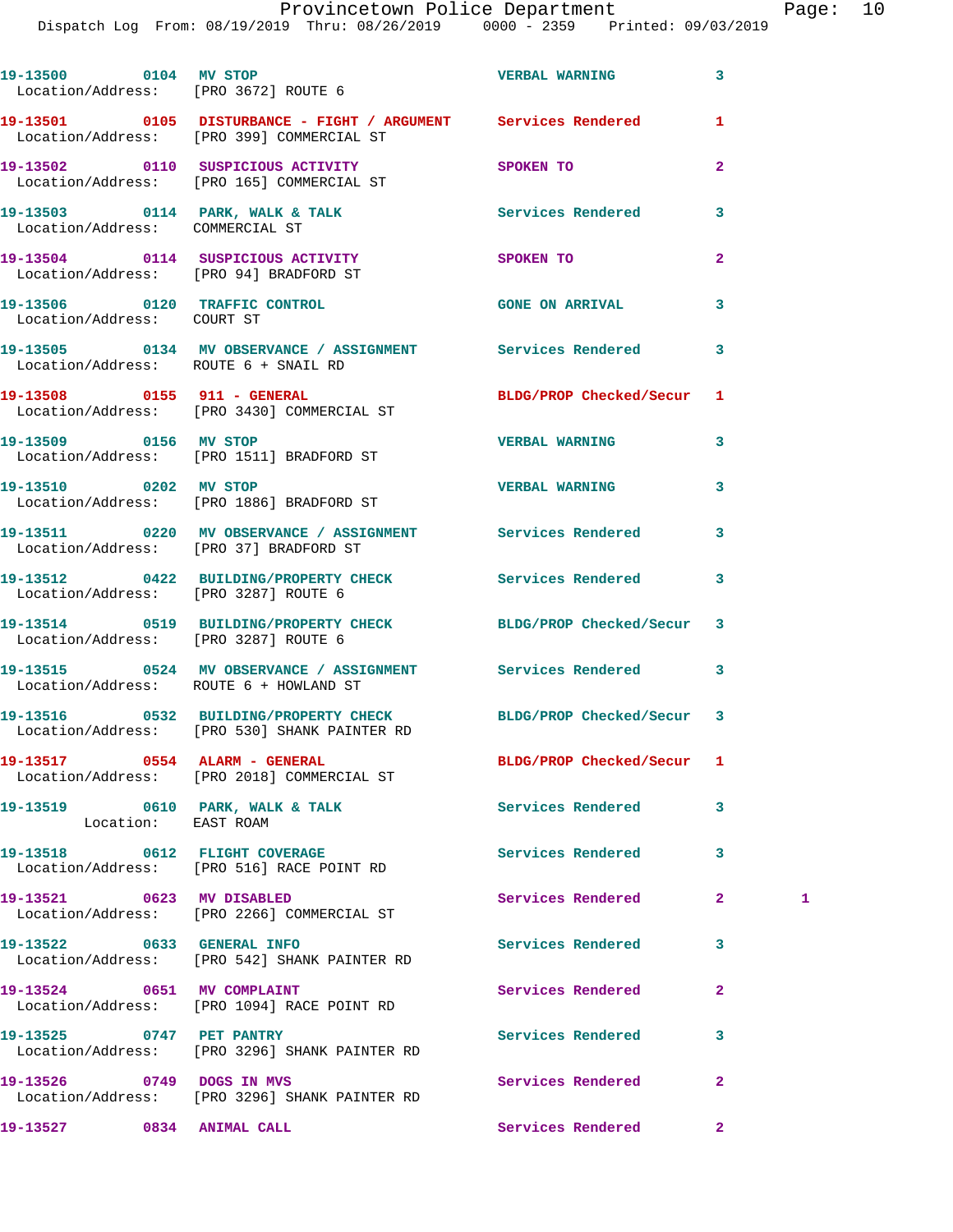|                                                               | Provincetown Police Department<br>Dispatch Log From: 08/19/2019 Thru: 08/26/2019 0000 - 2359 Printed: 09/03/2019      |                           |                |
|---------------------------------------------------------------|-----------------------------------------------------------------------------------------------------------------------|---------------------------|----------------|
|                                                               | Location/Address: [PRO 1253] BRADFORD ST                                                                              |                           |                |
|                                                               | 19-13528 0838 PARK, WALK & TALK Services Rendered<br>Location/Address: [PRO 3010] COMMERCIAL ST                       |                           | $\mathbf{3}$   |
|                                                               | 19-13529 0852 LOST EYEGLASSES<br>Location/Address: [PRO 542] SHANK PAINTER RD                                         | Services Rendered         | 3              |
|                                                               | 19-13530 0907 MV COMPLAINT<br>Location/Address: [PRO 1419] PLEASANT ST                                                | Services Rendered         | $\mathbf{2}$   |
|                                                               | 19-13531      0913   COMPLAINT - GENERAL          Services Rendered<br>Location/Address:   [PRO 542] SHANK PAINTER RD |                           | 3              |
|                                                               | 19-13533 1000 COMPLAINT - GENERAL<br>Location/Address: [PRO 3432] COMMERCIAL ST                                       | Unfounded                 | 3              |
|                                                               | 19-13535 1016 PRIVATE TOW<br>Location/Address: [PRO 2977] COMMERCIAL ST                                               | <b>Vehicle Towed</b>      | $\mathbf{2}$   |
|                                                               | 19-13537 1016 LOST WALLET<br>Location/Address: [PRO 542] SHANK PAINTER RD                                             | Services Rendered         | $\mathbf{3}$   |
| Location/Address: [PRO 656] COOK ST                           | 19-13536 1020 PARKED VEHICLE COMPLAINT Services Rendered                                                              |                           | $\overline{2}$ |
| Location/Address: [PRO 439] GOSNOLD ST                        | 19-13538 1030 DISTURBANCE - FIGHT / ARGUMENT Services Rendered                                                        |                           | $\mathbf{1}$   |
| Refer To Accident: 19-71-AC                                   | 19-13539 1038 MV HIT & RUN<br>Location/Address: [PRO 1194] COMMERCIAL ST                                              | <b>Services Rendered</b>  | $\mathbf{2}$   |
|                                                               | 19-13543 1144 ANIMAL CALL<br>Location/Address: [PRO 1287] BRADFORD ST                                                 | Services Rendered         | $\mathbf{2}$   |
|                                                               | 19-13544 1147 MEDICAL EMERGENCY<br>Location/Address: [PRO 440] HARRY KEMP WAY                                         | Transported to Hospital 1 |                |
| 19-13545 1203 911 CALL                                        | Location/Address: [PRO 2243] COMMERCIAL ST                                                                            | Could Not Locate          | 1              |
|                                                               | 19-13546 1217 MEDICAL EMERGENCY<br>Location/Address: [PRO 2542] COMMERCIAL ST                                         | Transported to Hospital 1 |                |
| 19-13547 1234 ASSAULT                                         | Location/Address: [PRO 1225] COMMERCIAL ST                                                                            | <b>Services Rendered</b>  | 1              |
|                                                               | 19-13852 1300 SERVICE CALL - POLICE<br>Location/Address: [PRO 542] SHANK PAINTER RD                                   | <b>Services Rendered</b>  | 3              |
|                                                               | 19-13548 1304 COMPLAINT - GENERAL<br>Location/Address: [PRO 2683] COMMERCIAL ST                                       | SPOKEN TO                 | 3              |
|                                                               | 19-13549 1321 PARKING COMPLAINT<br>Location/Address: [PRO 106] COMMERCIAL ST                                          | <b>Services Rendered</b>  | 3              |
| 19-13550 1329 LOST PROPERTY                                   | Location/Address: [PRO 217] COMMERCIAL ST                                                                             | Services Rendered         | 3              |
| 19-13552 1353 MV COMPLAINT<br>Location/Address: COMMERCIAL ST |                                                                                                                       | <b>Vehicle Towed</b>      | $\mathbf{2}$   |
| 19-13553 1417 MV DISABLED                                     | Location/Address: BERRY LN + COMMERCIAL ST                                                                            | Referred to Other Agenc   | 2              |
|                                                               | 19-13555 1437 LOST PROPERTY<br>Location/Address: [PRO 542] SHANK PAINTER RD                                           | Services Rendered         | 3              |
| 19-13556 1443 MEDICAL EMERGENCY                               | Location/Address: [PRO 1356] COMMERCIAL ST                                                                            | Services Rendered         | 1              |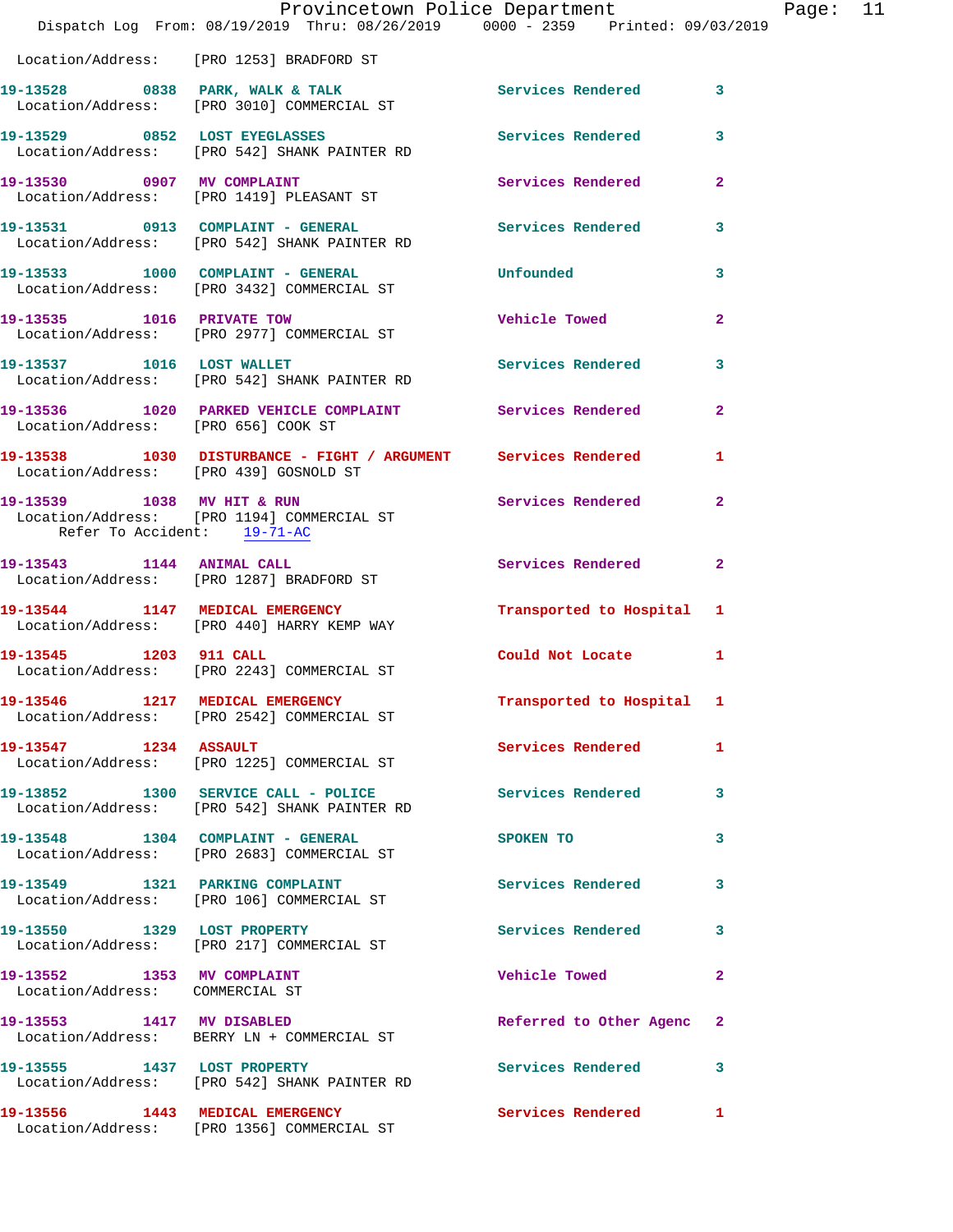Dispatch Log From: 08/19/2019 Thru: 08/26/2019 0000 - 2359 Printed: 09/03/2019

19-13557 1454 911 - GENERAL **Services Rendered** 1 Location/Address: YOUNGS CT **19-13558 1455 PARADE Services Rendered 2**  Location/Address: SNAIL RD + COMMERCIAL ST **19-13559 1522 LOST PROPERTY Services Rendered 3**  Location/Address: [PRO 542] SHANK PAINTER RD **19-13560 1550 MEDICAL EMERGENCY Transported to Hospital 1**  Location/Address: COMMERCIAL ST **19-13561 1557 LOST PROPERTY Services Rendered 3**  Location/Address: [PRO 542] SHANK PAINTER RD 19-13562 1600 HAZARDS Services Rendered 2 Location/Address: [PRO 2513] ROUTE 6 **19-13564 1606 SERVE PROTECTION ORDER Could Not Locate 2**  Location/Address: [PRO 1006] NELSON AVE **19-13563 1628 MEDICAL EMERGENCY 1 PATIENT REFUSAL 1**  Location/Address: [PRO 2605] COMMERCIAL ST **19-13636 1646 MEDICAL EMERGENCY 1 PATIENT REFUSAL 1**  Location/Address: WHORFS CT **19-13565 1647 DISTURBANCE - FIGHT / ARGUMENT SPOKEN TO 1**  Location/Address: JEROME SMITH RD + WINSLOW ST **19-13637 1705 MEDICAL EMERGENCY PATIENT REFUSAL 1**  Location/Address: [PRO 4119] COMMERCIAL ST **19-13639 1710 MEDICAL EMERGENCY PATIENT REFUSAL 1**  Location/Address: [PRO 155] COMMERCIAL ST **19-13567 1756 MEDICAL EMERGENCY Transported to Hospital 1**  Location/Address: [PRO 146] COMMERCIAL ST **19-13568 1810 PARKING COMPLAINT Services Rendered 3**  Location/Address: [PRO 1856] CONANT ST **19-13569 1823 MEDICAL EMERGENCY PATIENT REFUSAL 1**  Location/Address: [PRO 144] COMMERCIAL ST **19-13570 1826 MEDICAL EMERGENCY 1 PATIENT REFUSAL 1**  Location/Address: [PRO 144] COMMERCIAL ST **19-13574 1953 LOST PROPERTY Services Rendered 3**  Location/Address: [PRO 542] SHANK PAINTER RD **19-13575 1959 LOST PROPERTY Services Rendered 3**  Location/Address: [PRO 569] WINSLOW ST **19-13577 2010 MV STOP VERBAL WARNING 3**  Location/Address: [PRO 3456] RYDER ST EXT **19-13579 2018 B & E / BURGLARY Investigated 2**  Location/Address: [PRO 193] COMMERCIAL ST **19-13580 2023 VANDALISM Services Rendered 3**  Location/Address: [PRO 208] COMMERCIAL ST **19-13581 2023 SERVICE CALL - POLICE SPOKEN TO 3**  Location/Address: [PRO 537] SHANK PAINTER RD **19-13583 2154 BAR CHECK BLDG/PROP Checked/Secur 3**  Location/Address: [PRO 399] COMMERCIAL ST **19-13584 2155 BUILDING/PROPERTY CHECK BLDG/PROP Checked/Secur 3**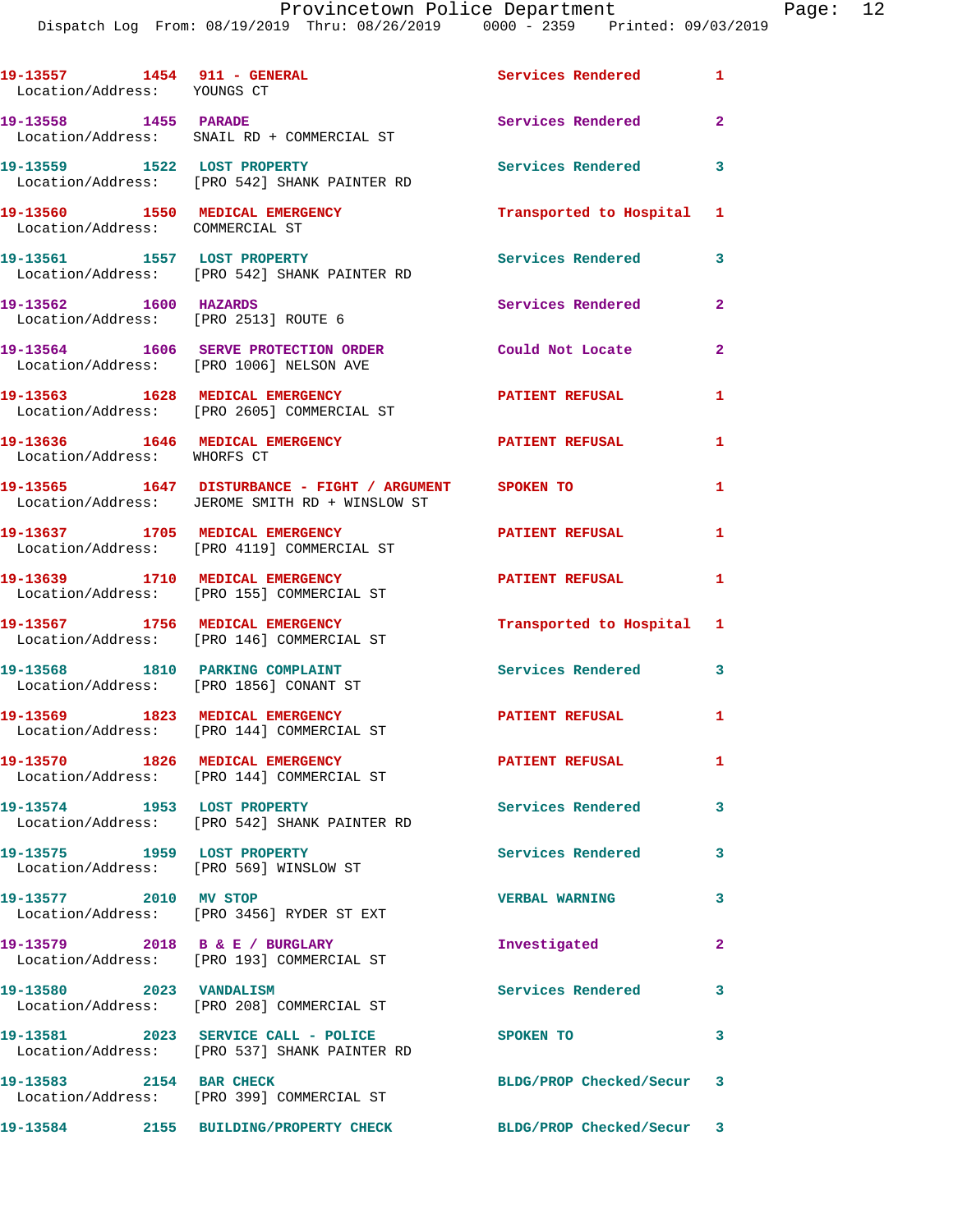|                                                    | Dispatch Log From: 08/19/2019 Thru: 08/26/2019 0000 - 2359 Printed: 09/03/2019                                | Provincetown Police Department Page: 13 |   |  |
|----------------------------------------------------|---------------------------------------------------------------------------------------------------------------|-----------------------------------------|---|--|
|                                                    | Location/Address: [PRO 526] RYDER ST EXT                                                                      |                                         |   |  |
|                                                    | 19-13585 2155 LOST PROPERTY<br>Location/Address: [PRO 37] BRADFORD ST                                         | Services Rendered 3                     |   |  |
|                                                    | 19-13586 2213 MV STOP<br>Location/Address: [PRO 3456] RYDER ST EXT                                            | <b>VERBAL WARNING</b>                   | 3 |  |
| Refer To $P/C$ : 19-167-AR                         | 19-13587 2329 MEDICAL EMERGENCY Transported to Hospital 1<br>Location/Address: [PRO 542] SHANK PAINTER RD     |                                         |   |  |
|                                                    | 19-13588 2330 DISTURBANCE - FIGHT / ARGUMENT Services Rendered 1<br>Location/Address: [PRO 272] COMMERCIAL ST |                                         |   |  |
|                                                    | 19-13589 2332 DISTURBANCE - FIGHT / ARGUMENT GONE ON ARRIVAL<br>Location/Address: [PRO 208] COMMERCIAL ST     |                                         | 1 |  |
| For Date: $08/23/2019$ - Friday                    |                                                                                                               |                                         |   |  |
| Location/Address: [PRO 3429] OAK DR                | 19-13593 0013 MEDICAL EMERGENCY Transported to Hospital 1                                                     |                                         |   |  |
|                                                    | 19-13594 0016 ASSIST CITIZEN<br>Location/Address: [PRO 526] RYDER ST EXT                                      | Services Rendered 3                     |   |  |
|                                                    | 19-13595 0056 BUILDING/PROPERTY CHECK BLDG/PROP Checked/Secur 3<br>Location/Address: [PRO 197] COMMERCIAL ST  |                                         |   |  |
|                                                    | 19-13596 0056 BUILDING/PROPERTY CHECK BLDG/PROP Checked/Secur 3<br>Location/Address: [PRO 3033] COMMERCIAL ST |                                         |   |  |
|                                                    | 19-13597 0056 BUILDING/PROPERTY CHECK BLDG/PROP Checked/Secur 3<br>Location/Address: [PRO 182] COMMERCIAL ST  |                                         |   |  |
|                                                    | 19-13598 0057 BUILDING/PROPERTY CHECK BLDG/PROP Checked/Secur 3<br>Location/Address: [PRO 175] COMMERCIAL ST  |                                         |   |  |
|                                                    | 19-13599 0109 TRAFFIC CONTROL<br>Location/Address: [PRO 165] COMMERCIAL ST                                    | Services Rendered 3                     |   |  |
|                                                    | 19-13600 0113 MV OBSERVANCE / ASSIGNMENT Services Rendered 3<br>Location/Address: BRADFORD ST + RYDER ST      |                                         |   |  |
|                                                    | 19-13601 0117 MV OBSERVANCE / ASSIGNMENT Services Rendered<br>Location/Address: BRADFORD ST + HOWLAND ST      |                                         | 3 |  |
| 19-13602 0117 MV STOP                              | Location/Address: [PRO 2818] CONWELL ST                                                                       | <b>VERBAL WARNING</b>                   | 3 |  |
|                                                    | 19-13604 0124 PARK, WALK & TALK Services Rendered<br>Location/Address: [PRO 3870] COMMERCIAL ST               |                                         | 3 |  |
| 19-13605 0156 MV STOP<br>Location/Address: ROUTE 6 |                                                                                                               | VERBAL WARNING 3                        |   |  |
|                                                    | 19-13606 0212 COMPLAINT - GENERAL Services Rendered<br>Location/Address: [PRO 2543] MACMILLAN WHARF           |                                         | 3 |  |
|                                                    | 19-13607 0219 ASSIST CITIZEN<br>Location/Address: [PRO 2539] RYDER ST EXT                                     | Services Rendered 3                     |   |  |
|                                                    | 19-13610 0521 MV OBSERVANCE / ASSIGNMENT Services Rendered<br>Location/Address: ROUTE 6 + SNAIL RD            |                                         | 3 |  |
|                                                    | 19-13611 0528 BUILDING/PROPERTY CHECK Services Rendered 3<br>Location/Address: [PRO 2977] COMMERCIAL ST       |                                         |   |  |
|                                                    | 19-13612 0557 SERVICE CALL - POLICE Services Rendered 3<br>Location/Address: [PRO 516] RACE POINT RD          |                                         |   |  |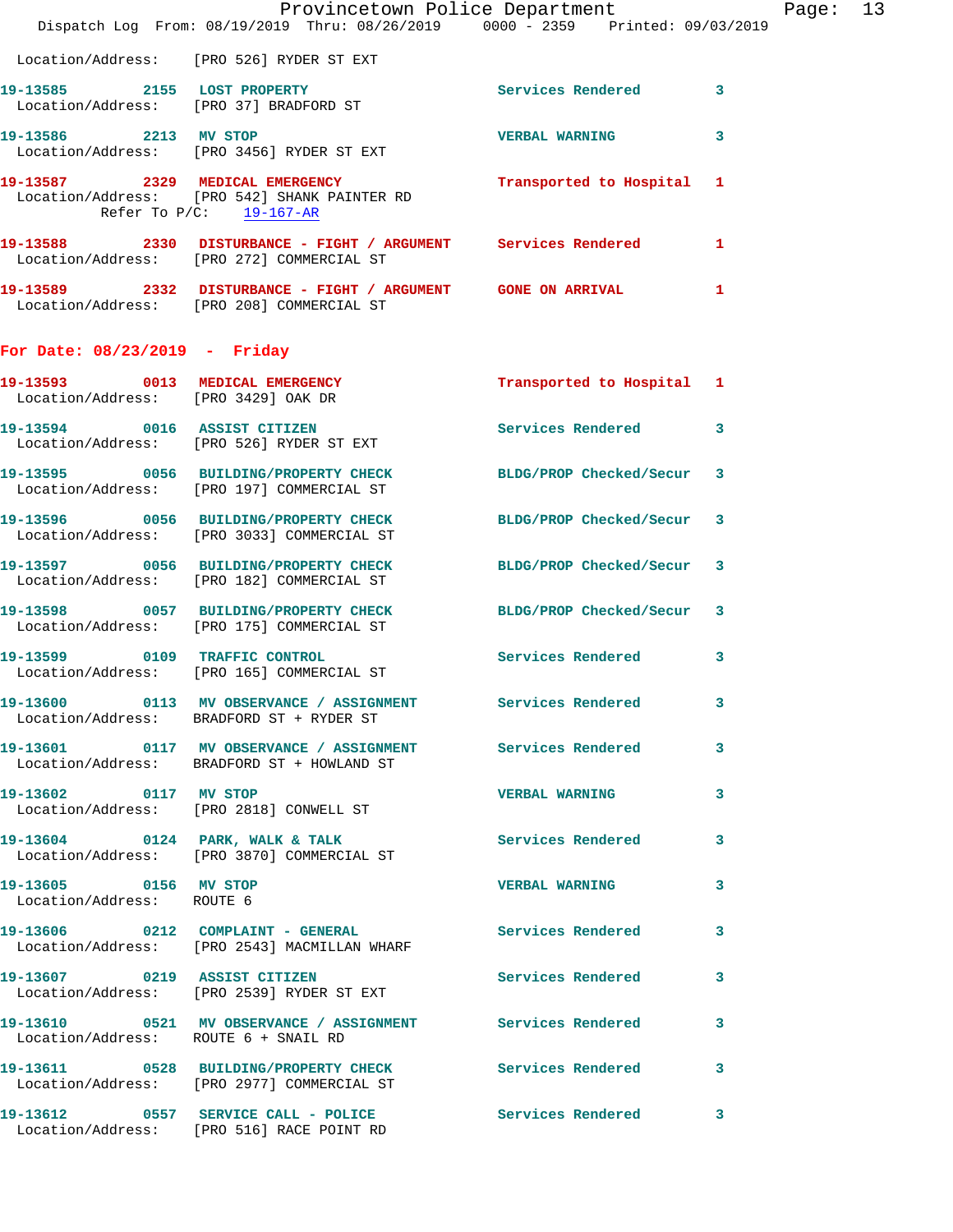| Location/Address: [PRO 2521] ROUTE 6 | 19-13613 0724 MV OBSERVANCE / ASSIGNMENT Services Rendered                            |                           | 3              |
|--------------------------------------|---------------------------------------------------------------------------------------|---------------------------|----------------|
|                                      | 19-13614 0748 BUILDING/PROPERTY CHECK<br>Location/Address: [PRO 3259] MACMILLAN WHARF | <b>Services Rendered</b>  | 3              |
|                                      | 19-13615 0805 COMPLAINT - GENERAL<br>Location/Address: [PRO 3258] BRADFORD ST         | <b>Services Rendered</b>  | 3              |
|                                      | 19-13619 0805 SERVICE CALL - POLICE<br>Location/Address: [PRO 542] SHANK PAINTER RD   | <b>Services Rendered</b>  | 3              |
| 19-13616 0825 MV COMPLAINT           | Location/Address: [PRO 1419] PLEASANT ST                                              | Services Rendered         | $\overline{a}$ |
|                                      | 19-13617 0826 LOST SAMSUNG CELLPHONE<br>Location/Address: [PRO 542] SHANK PAINTER RD  | <b>Services Rendered</b>  | 3              |
|                                      | 19-13618 0845 PARK, WALK & TALK<br>Location/Address: [PRO 149] COMMERCIAL ST          | Services Rendered         | 3              |
|                                      | 19-13620 0854 LOST SAMSUNG CELLPHONE<br>Location/Address: [PRO 542] SHANK PAINTER RD  | Services Rendered         | 3              |
|                                      |                                                                                       | <b>Services Rendered</b>  | 3              |
|                                      | 19-13624 0951 LOST IPHONE<br>Location/Address: [PRO 542] SHANK PAINTER RD             | <b>Services Rendered</b>  | 3              |
| 19-13626 1002 PET PANTRY             | Location/Address: [PRO 2647] SHANK PAINTER RD                                         | <b>Services Rendered</b>  | 3              |
|                                      | 19-13628 1008 MEDICAL EMERGENCY<br>Location/Address: [PRO 440] HARRY KEMP WAY         | Transported to Hospital 1 |                |
|                                      | 19-13629 1011 LOST VISA CREDIT CARD<br>Location/Address: [PRO 542] SHANK PAINTER RD   | <b>Services Rendered</b>  | 3              |
|                                      | 19-13630 1016 LOST BLACK WALLET<br>Location/Address: [PRO 542] SHANK PAINTER RD       | <b>Services Rendered</b>  | 3              |
|                                      | 19-13631 1027 LOST SAMSUNG CELLPHONE<br>Location/Address: [PRO 542] SHANK PAINTER RD  | <b>Services Rendered</b>  | 3              |
|                                      | 19-13632 1029 PARK, WALK & TALK<br>Location/Address: [PRO 3277] SANDY HILL LN         | Services Rendered         | 3              |
| 19-13633 1036 MV COLLISION           | Location/Address: [PRO 3296] SHANK PAINTER RD                                         | Services Rendered         | 1              |
| 19-13635 1050 MV STOP                | Location/Address: [PRO 3296] SHANK PAINTER RD                                         | <b>VERBAL WARNING</b>     | 3              |
|                                      | 19-13638 1102 PARK, WALK & TALK<br>Location/Address: [PRO 537] SHANK PAINTER RD       | <b>Services Rendered</b>  | 3              |
|                                      | 19-13640 1158 PET PANTRY<br>Location/Address: [PRO 3296] SHANK PAINTER RD             | <b>Services Rendered</b>  | 3              |
| 19-13641 1202 LOST NJ LICENSE        | Location/Address: [PRO 542] SHANK PAINTER RD                                          | <b>Services Rendered</b>  | 3              |
|                                      | 19-13643 1236 LOST BROWN WALLET<br>Location/Address: [PRO 542] SHANK PAINTER RD       | Services Rendered         | 3              |
| 19-13645 1244 LOST PROPERTY          | Location: [PRO 3431] LOPES SQUARE                                                     | Services Rendered         | 3              |
|                                      |                                                                                       |                           |                |

**19-13646 1252 LOST BACKPACK AND ID Services Rendered 3**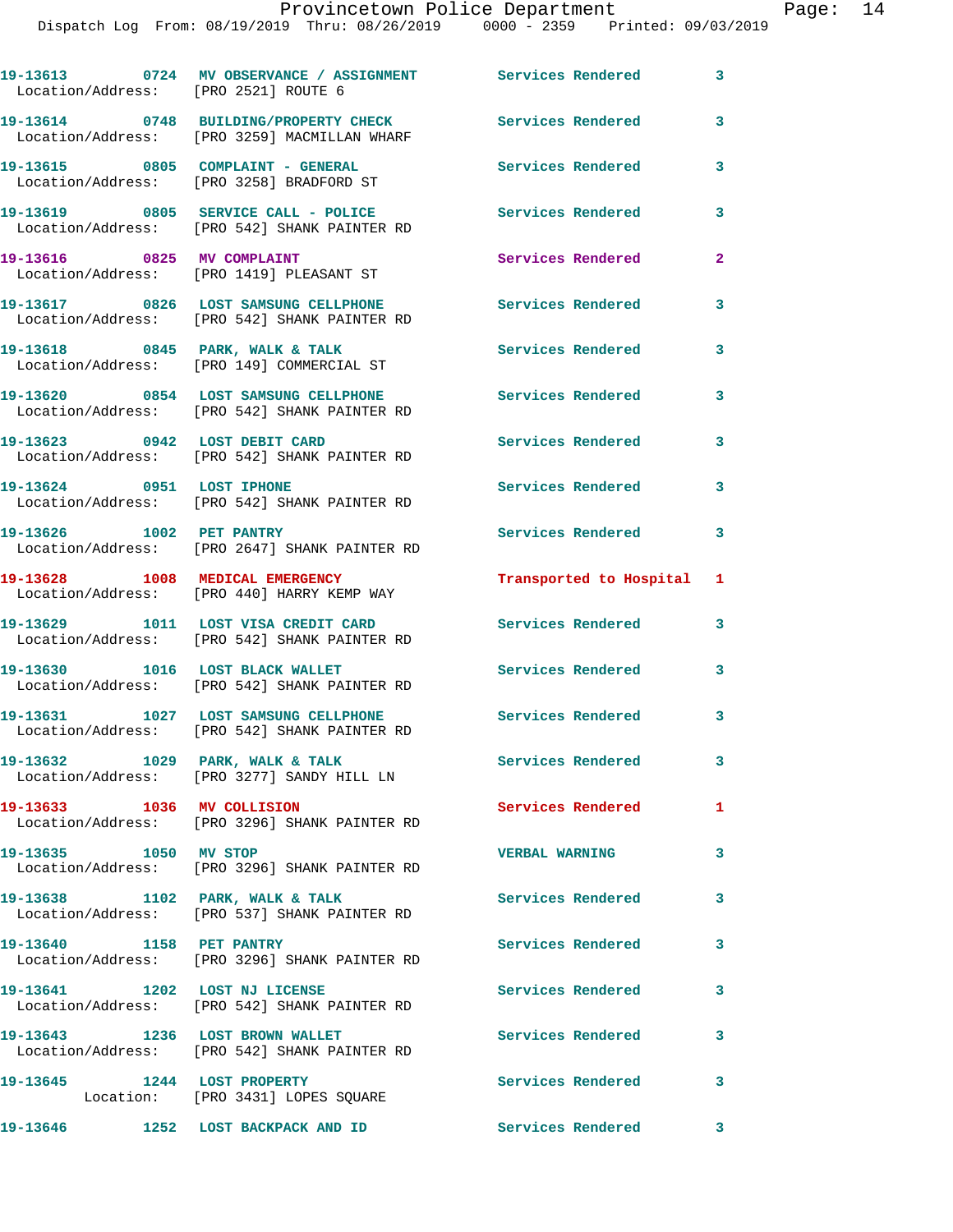|                                                    | Dispatch Log From: 08/19/2019 Thru: 08/26/2019 0000 - 2359 Printed: 09/03/2019                                 | Provincetown Police Department |                         | Page: 15 |  |
|----------------------------------------------------|----------------------------------------------------------------------------------------------------------------|--------------------------------|-------------------------|----------|--|
|                                                    | Location/Address: [PRO 542] SHANK PAINTER RD                                                                   |                                |                         |          |  |
|                                                    | 19-13647 1323 MV OBSERVANCE / ASSIGNMENT Services Rendered 3<br>Location/Address: SHANK PAINTER RD + BROWNE ST |                                |                         |          |  |
|                                                    | 19-13648 1334 MV HIT & RUN<br>Location/Address: [PRO 2266] COMMERCIAL ST                                       | Investigated                   | $\overline{2}$          |          |  |
|                                                    | 19-13649   1349   SERVE PAPERWORK<br>Location/Address: [PRO 1225] COMMERCIAL ST                                | Could Not Locate 3             |                         |          |  |
|                                                    | 19-13650 1403 SERVE SUMMONS<br>Location/Address: [PRO 1006] NELSON AVE                                         | Could Not Locate               | 3                       |          |  |
|                                                    | 19-13651 1417 SERVE SUMMONS<br>Location/Address: [PRO 2558] BRADFORD ST                                        | Could Not Locate 3             |                         |          |  |
|                                                    | 19-13652 1421 VANDALISM<br>Location/Address: [PRO 16] BRADFORD ST                                              | Investigated                   | 3                       |          |  |
| 19-13653 1425 PET PANTRY                           | Location/Address: [PRO 757] BRADFORD ST                                                                        | Services Rendered 3            |                         |          |  |
|                                                    | 19-13654 1504 MV COMPLAINT<br>Location/Address: CARVER ST + COMMERCIAL ST                                      | Investigated                   | $\mathbf{2}$            |          |  |
|                                                    | 19-13656 1608 PARK, WALK & TALK<br>Location/Address: [PRO 105] COMMERCIAL ST                                   | <b>Services Rendered</b>       | 3                       |          |  |
| 19-13657 1617 MV STOP<br>Location/Address: ROUTE 6 |                                                                                                                | <b>VERBAL WARNING</b>          | 3                       |          |  |
| Location/Address: [PRO 3222] ALDEN ST              | 19-13658 1627 MEDICAL EMERGENCY                                                                                | Transported to Hospital 1      |                         |          |  |
|                                                    | 19-13662 1810 FOLLOW UP<br>Location/Address: [PRO 1225] COMMERCIAL ST                                          | SPOKEN TO                      | $\mathbf{2}$            |          |  |
|                                                    | 19-13663 1811 PARKING COMPLAINT<br>Location/Address: [PRO 1361] COMMERCIAL ST                                  | Citation / Warning Issu 3      |                         |          |  |
| 19-13661 1814 BAR CHECK                            | Location/Address: [PRO 149] COMMERCIAL ST                                                                      | Services Rendered 3            |                         |          |  |
| 19-13665 1815 ASSAULT                              | Location/Address: [PRO 597] COMMERCIAL ST                                                                      | SPOKEN TO AND THE SPOKEN TO    | 1                       |          |  |
|                                                    | 19-13664 1818 MEDICAL EMERGENCY NEWSPATIENT REFUSAL<br>Location/Address: [PRO 242] COMMERCIAL ST               |                                | $\mathbf{1}$            |          |  |
|                                                    | 19-13666 1824 ALARM - GENERAL<br>Location/Address: [PRO 182] COMMERCIAL ST                                     | False Alarm                    | $\mathbf{1}$            |          |  |
|                                                    | 19-13667 1903 STREET PERFORMER COMPLAINT SPOKEN TO<br>Location/Address: [PRO 3423] COMMERCIAL ST               |                                | 3                       |          |  |
| 19-13668 1926 MV STOP                              | Location/Address: [PRO 3873] CONWELL ST                                                                        | <b>VERBAL WARNING</b>          | 3                       |          |  |
| 19-13669 1956 MV STOP                              | Location/Address: [PRO 2577] BRADFORD ST                                                                       | <b>VERBAL WARNING</b>          | 3                       |          |  |
|                                                    | 19-13670 1958 ALARM - GENERAL<br>Location/Address: [PRO 1778] SHANK PAINTER RD                                 | False Alarm                    | 1                       |          |  |
|                                                    | 19-13671 2053 FOLLOW UP<br>Location/Address: [PRO 1778] SHANK PAINTER RD                                       | BLDG/PROP Checked/Secur 2      |                         |          |  |
| 19-13672 2054 MV STOP                              | Location/Address: [PRO 3456] RYDER ST EXT                                                                      | <b>VERBAL WARNING</b>          | $\overline{\mathbf{3}}$ |          |  |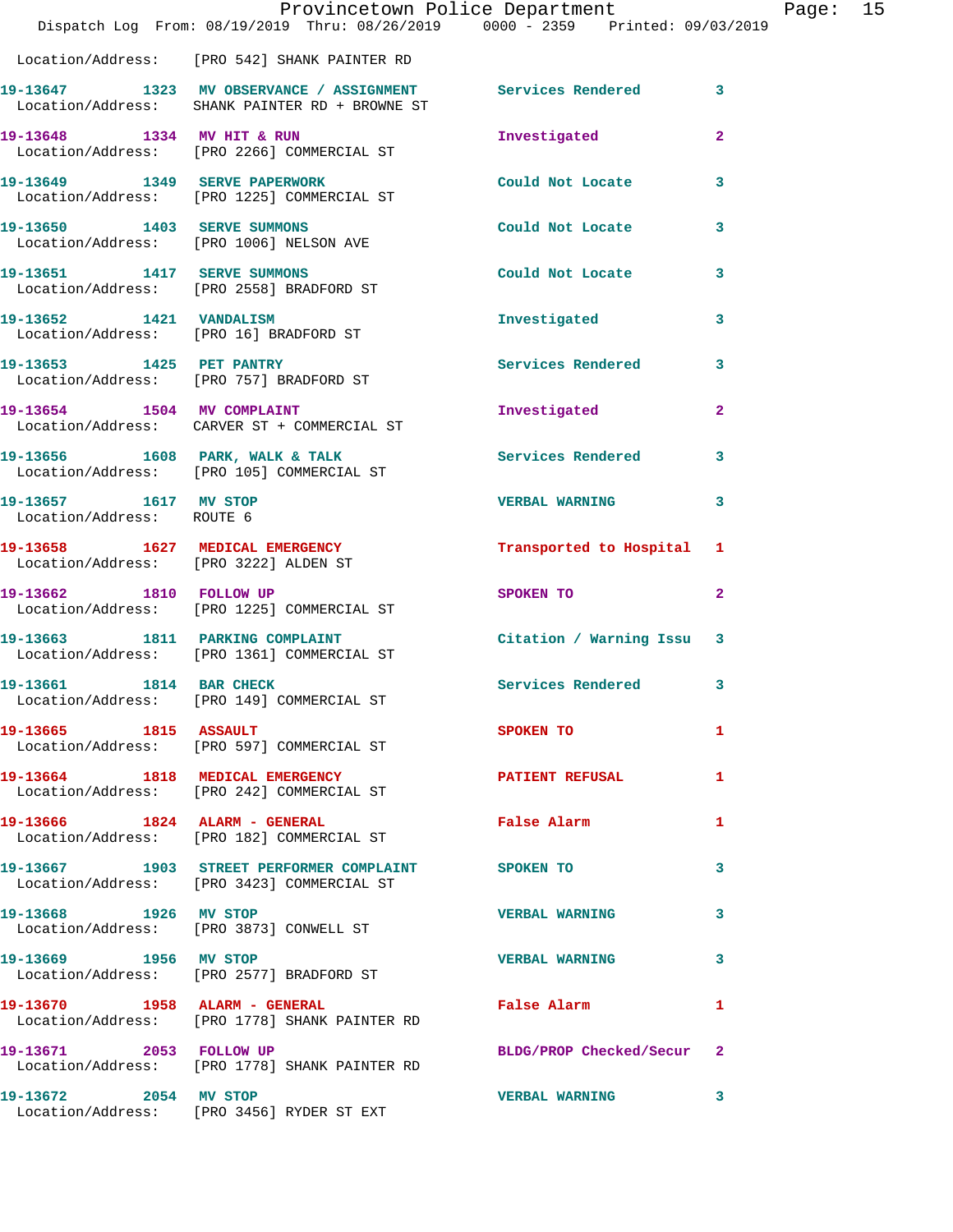|                                      | Dispatch Log From: 08/19/2019 Thru: 08/26/2019 0000 - 2359 Printed: 09/03/2019                               | Provincetown Police Department |              | Page: 16 |  |
|--------------------------------------|--------------------------------------------------------------------------------------------------------------|--------------------------------|--------------|----------|--|
|                                      | 19-13673 2122 NOISE COMPLAINT SPOKEN TO<br>Location/Address: [PRO 1137] WASHINGTON AVE                       |                                | 3            |          |  |
|                                      | 19-13676 2330 PARK, WALK & TALK 3 Services Rendered 3<br>Location/Address: [PRO 3870] COMMERCIAL ST          |                                |              |          |  |
|                                      | 19-13677 2334 MV STOP<br>Location/Address: [PRO 2577] BRADFORD ST                                            | <b>VERBAL WARNING</b>          | 3            |          |  |
|                                      | 19-13678 2339 BAR CHECK<br>Location/Address: [PRO 399] COMMERCIAL ST                                         | Services Rendered              | $\mathbf{3}$ |          |  |
| For Date: $08/24/2019$ - Saturday    |                                                                                                              |                                |              |          |  |
|                                      | 19-13679 0013 SUSPICIOUS ACTIVITY<br>Location/Address: [PRO 284] COMMERCIAL ST                               | Services Rendered              | $\mathbf{2}$ |          |  |
|                                      | 19-13680 0033 MV OBSERVANCE / ASSIGNMENT Services Rendered<br>Location/Address: BRADFORD ST + HOWLAND ST     |                                | $\mathbf{3}$ |          |  |
|                                      | 19-13681 0045 MV STOP<br>Location/Address: [PRO 1520] BRADFORD ST                                            | <b>VERBAL WARNING</b>          | 3            |          |  |
|                                      | 19-13682 0054 PARK, WALK & TALK<br>Location/Address: [PRO 3870] COMMERCIAL ST                                | Services Rendered 3            |              |          |  |
|                                      | 19-13683 0056 MV OBSERVANCE / ASSIGNMENT Services Rendered<br>Location/Address: BRADFORD ST + RYDER ST       |                                | 3            |          |  |
| 19-13684 0056 BAR CHECK              | Location/Address: [PRO 3276] COMMERCIAL ST                                                                   | Services Rendered 3            |              |          |  |
|                                      | 19-13685 0100 BUILDING/PROPERTY CHECK BLDG/PROP Checked/Secur 3<br>Location/Address: [PRO 197] COMMERCIAL ST |                                |              |          |  |
|                                      | 19-13687 0115 TRAFFIC CONTROL<br>Location/Address: CARVER ST + COMMERCIAL ST                                 | Services Rendered 3            |              |          |  |
|                                      | 19-13689 0155 B & E / BURGLARY<br>Location/Address: [PRO 1023] NICKERSON ST                                  | SPOKEN TO                      | $\mathbf{2}$ |          |  |
|                                      | 19-13690 0227 ASSIST CITIZEN<br>Location/Address: [PRO 1894] WINSLOW ST                                      | Services Rendered 3            |              |          |  |
|                                      | 19-13691 0347 MEDICAL EMERGENCY<br>Location/Address: COMMERCIAL ST + CENTER ST                               | Transported to Hospital 1      |              |          |  |
|                                      | 19-13692 0538 BUILDING/PROPERTY CHECK Services Rendered<br>Location/Address: [PRO 2540] RACE POINT RD        |                                | 3            |          |  |
|                                      | 19-13693 0810 BUILDING/PROPERTY CHECK Services Rendered<br>Location/Address: [PRO 3259] MACMILLAN WHARF      |                                | 3            |          |  |
| Location/Address: [PRO 3287] ROUTE 6 | 19-13694 0811 BUILDING/PROPERTY CHECK BLDG/PROP Checked/Secur 3                                              |                                |              |          |  |
|                                      | 19-13695 0812 PET PANTRY<br>Location/Address: [PRO 3296] SHANK PAINTER RD                                    | <b>Services Rendered</b>       | $\mathbf{2}$ |          |  |
| Location/Address: ROUTE 6            | 19-13696 0832 MV OBSERVANCE / ASSIGNMENT Services Rendered 3                                                 |                                |              |          |  |
|                                      | 19-13697 0834 PARK, WALK & TALK<br>Location/Address: JOHNSON ST + COMMERCIAL ST                              | Services Rendered              | 3            |          |  |
|                                      | 19-13698 0844 BUILDING/PROPERTY CHECK Services Rendered<br>Location/Address: [PRO 2483] COMMERCIAL ST        |                                | 3            |          |  |
|                                      | 19-13699 0901 ALARM - FIRE<br>Location/Address: [PRO 1886] BRADFORD ST                                       | False Alarm                    | 1            |          |  |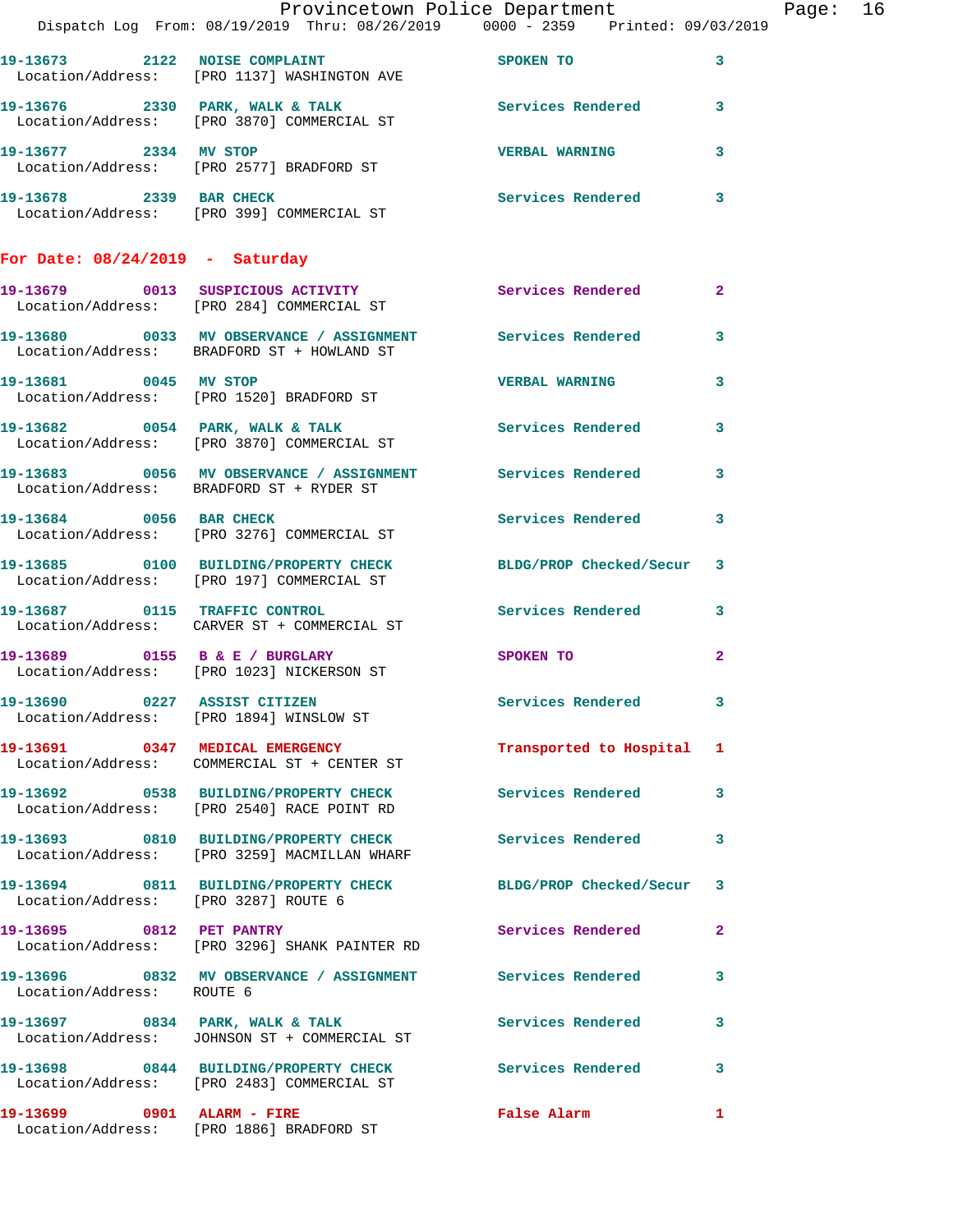| 19-13701 0941 MV STOP                                         | Location/Address: [PRO 3670] SHANK PAINTER RD                                     | <b>VERBAL WARNING</b>     | 3              |
|---------------------------------------------------------------|-----------------------------------------------------------------------------------|---------------------------|----------------|
|                                                               | 19-13702 1004 PARK, WALK & TALK<br>Location/Address: [PRO 537] SHANK PAINTER RD   | <b>Services Rendered</b>  | 3              |
| 19-13703 1014 MV HIT & RUN<br>Refer To Accident: 19-74-AC     | Location/Address: [PRO 526] RYDER ST EXT                                          | Services Rendered         | $\overline{2}$ |
| 19-13704 1020 ALARM - FIRE                                    | Location/Address: [PRO 2163] COMMERCIAL ST                                        | <b>False Alarm</b>        | 1              |
|                                                               | 19-13705 1045 PARK, WALK & TALK<br>Location/Address: [PRO 2499] RACE POINT RD     | <b>Services Rendered</b>  | 3              |
| 19-13708 1117 MV STOP<br>Location/Address: ROUTE 6 + SNAIL RD |                                                                                   | Citation / Warning Issu 3 |                |
| Location/Address: [PRO 3440] ROUTE 6                          | 19-13706 1118 MV OBSERVANCE / ASSIGNMENT Services Rendered                        |                           | 3              |
|                                                               | 19-13709 1128 LOST PROPERTY<br>Location/Address: [PRO 105] COMMERCIAL ST          | <b>Services Rendered</b>  | 3              |
| 19-13710 1136 FOLLOW UP                                       | Location/Address: [PRO 399] COMMERCIAL ST                                         | Services Rendered         | $\mathbf{2}$   |
| 19-13711 1212 FOLLOW UP                                       | Location/Address: [PRO 269] COMMERCIAL ST                                         | Services Rendered         | $\mathbf{2}$   |
|                                                               | 19-13712 1219 FIREARMS / WEAPONS<br>Location/Address: [PRO 542] SHANK PAINTER RD  | Services Rendered         | $\mathbf{2}$   |
| 19-13713 1223 ANIMAL CALL                                     | Location/Address: [PRO 3007] HARRY KEMP WAY                                       | SPOKEN TO                 | $\overline{2}$ |
| Location/Address: MECHANIC ST                                 | 19-13715 1325 PARKING COMPLAINT                                                   | <b>GONE ON ARRIVAL</b>    | 3              |
| 19-13716 1332 MV STOP                                         | Location/Address: ROUTE 6 + CONWELL ST                                            | <b>VERBAL WARNING</b>     | 3              |
| 19-13717 1337 ASSIST CITIZEN<br>Location/Address: HOWLAND ST  |                                                                                   | No Action Required        | 3              |
|                                                               | 19-13718 1345 B & E / BURGLARY<br>Location/Address: [PRO 350] COMMERCIAL ST       | Investigated              | $\mathbf{2}$   |
|                                                               | 19-13719 1354 LOST PROPERTY<br>Location: [PRO 3431] LOPES SQUARE                  | SPOKEN TO                 | 3              |
| 19-13721 1407 ANIMAL CALL                                     | Location/Address: [PRO 545] SHANK PAINTER RD                                      | <b>Services Rendered</b>  | $\mathbf{2}$   |
|                                                               | 19-13722 1428 COMPLAINT - GENERAL<br>Location/Address: [PRO 539] SHANK PAINTER RD | SPOKEN TO                 | 3              |
|                                                               | 19-13723 1509 LOST PROPERTY-IPHONE<br>Location/Address: [PRO 484] MASONIC PL      | Services Rendered         | 3              |
| 19-13724 1513 MV STOP                                         | Location/Address: [PRO 3259] MACMILLAN WHARF                                      | <b>VERBAL WARNING</b>     | 3              |
|                                                               | 19-13725 1514 COMPLAINT - GENERAL<br>Location/Address: [PRO 312] COMMERCIAL ST    | <b>Services Rendered</b>  | 3              |
|                                                               | 19-13726 1519 MV COMPLAINT<br>Location/Address: [PRO 399] COMMERCIAL ST           | <b>VERBAL WARNING</b>     | $\overline{2}$ |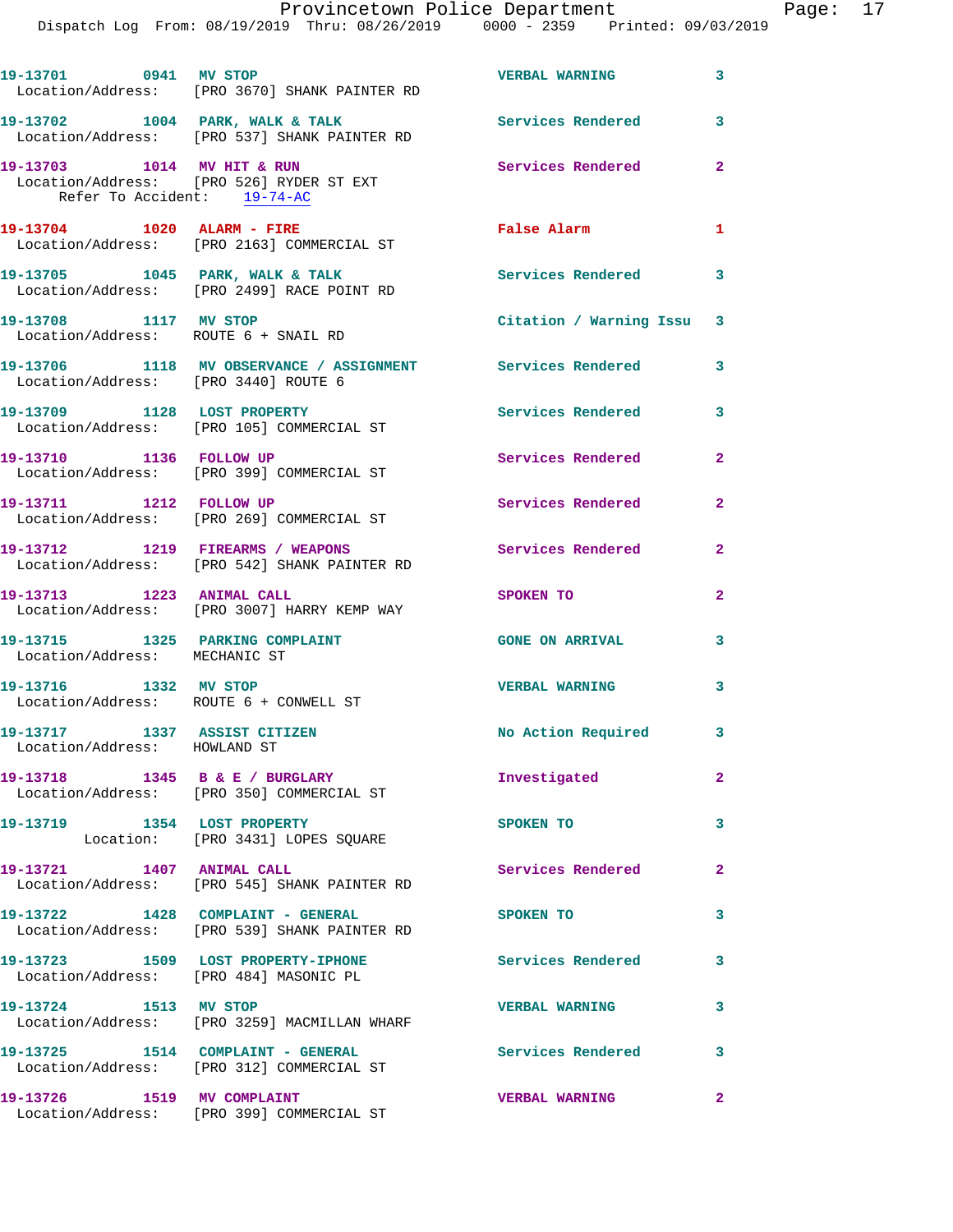|                                                               | Provincetown Police Department<br>Dispatch Log From: 08/19/2019 Thru: 08/26/2019   0000 - 2359   Printed: 09/03/2019                   |                           |                | Page: 18 |  |
|---------------------------------------------------------------|----------------------------------------------------------------------------------------------------------------------------------------|---------------------------|----------------|----------|--|
|                                                               | 19-13727 1546 PARK, WALK & TALK 1998 Services Rendered 3<br>Location/Address: [PRO 105] COMMERCIAL ST                                  |                           |                |          |  |
|                                                               | 19-13728 1547 BUILDING/PROPERTY CHECK BLDG/PROP Checked/Secur 3<br>Location/Address: [PRO 539] SHANK PAINTER RD                        |                           |                |          |  |
|                                                               | 19-13729 1552 GENERAL INFO<br>Location/Address: [PRO 2543] MACMILLAN WHARF                                                             | No Action Required        | 3              |          |  |
|                                                               | 19-13730 1637 BUILDING/PROPERTY CHECK BLDG/PROP Checked/Secur 3<br>Location/Address: [PRO 3033] COMMERCIAL ST                          |                           |                |          |  |
|                                                               | 19-13731 1650 MV STOP<br>Location/Address: [PRO 2294] BRADFORD ST                                                                      | <b>VERBAL WARNING</b>     | 3              |          |  |
|                                                               | 19-13732 1704 LOST PROPERTY-WALLET No Action Required 3<br>Location/Address: [PRO 542] SHANK PAINTER RD                                |                           |                |          |  |
|                                                               | 19-13733 1742 MV DISABLED<br>Location/Address: [PRO 2490] PROVINCELANDS RD                                                             | Services Rendered         | $\overline{2}$ |          |  |
|                                                               | 19-13734 1800 ASSIST CITIZEN<br>Location/Address: BRADFORD ST + COURT ST                                                               | Services Rendered         | 3              |          |  |
|                                                               | 19-13736 1806 MV COLLISION<br>Location/Address: [PRO 539] SHANK PAINTER RD                                                             | Services Rendered 1       |                |          |  |
| 19-13735 1807 MV COMPLAINT<br>Location/Address: COMMERCIAL ST |                                                                                                                                        | Services Rendered         | $\overline{2}$ |          |  |
|                                                               | 19-13740 1851 MV COLLISION<br>Location/Address: [PRO 37] BRADFORD ST                                                                   | Services Rendered 1       |                |          |  |
|                                                               | 19-13755 1900 COMPLAINT - GENERAL<br>Location/Address: [PRO 146] COMMERCIAL ST                                                         | <b>GONE ON ARRIVAL</b>    | 3              |          |  |
|                                                               | 19-13741 1922 911 - GENERAL<br>Location/Address: [PRO 3094] COMMERCIAL ST                                                              | Services Rendered 1       |                |          |  |
|                                                               | 19-13742 1924 MV STOP<br>Location/Address: [PRO 2539] RYDER ST EXT                                                                     | <b>VERBAL WARNING</b>     | 3              |          |  |
|                                                               | 19-13743 1942 MEDICAL EMERGENCY<br>Location/Address: [PRO 208] COMMERCIAL ST                                                           | Transported to Hospital 1 |                |          |  |
|                                                               | 19-13744 1956 ASSIST CITIZEN<br>Location/Address: [PRO 542] SHANK PAINTER RD                                                           | Investigated              | 3              |          |  |
| 19-13745 2015 MV STOP                                         | Location/Address: [PRO 1997] COMMERCIAL ST                                                                                             | <b>VERBAL WARNING</b>     | 3              |          |  |
|                                                               | 19-13748 2044 ASSIST CITIZEN<br>Location/Address: [PRO 249] COMMERCIAL ST                                                              | SPOKEN TO                 | 3              |          |  |
|                                                               | 19-13750 2103 PARKING COMPLAINT<br>Location/Address: [PRO 1271] ALDEN ST                                                               | <b>SPOKEN TO</b>          | 3              |          |  |
| 19-13749 2105 MV STOP<br>Location/Address: RYDER ST           |                                                                                                                                        | <b>VERBAL WARNING</b>     | 3              |          |  |
|                                                               | 19-13751 2121 DISTURBANCE - FIGHT / ARGUMENT Arrest(s) Made<br>Location/Address: [PRO 208] COMMERCIAL ST<br>Refer To Arrest: 19-172-AR |                           | $\mathbf{1}$   |          |  |
|                                                               | 19-13752 2159 LOST PROPERTY<br>Location/Address: [PRO 542] SHANK PAINTER RD                                                            | Services Rendered         | 3              |          |  |
| 19-13753 2235 MV STOP                                         | Location/Address: [PRO 527] RYDER ST EXT                                                                                               | <b>VERBAL WARNING</b>     | 3              |          |  |
| 19-13754 2237 NOISE COMPLAINT                                 |                                                                                                                                        | Unfounded                 | 3              |          |  |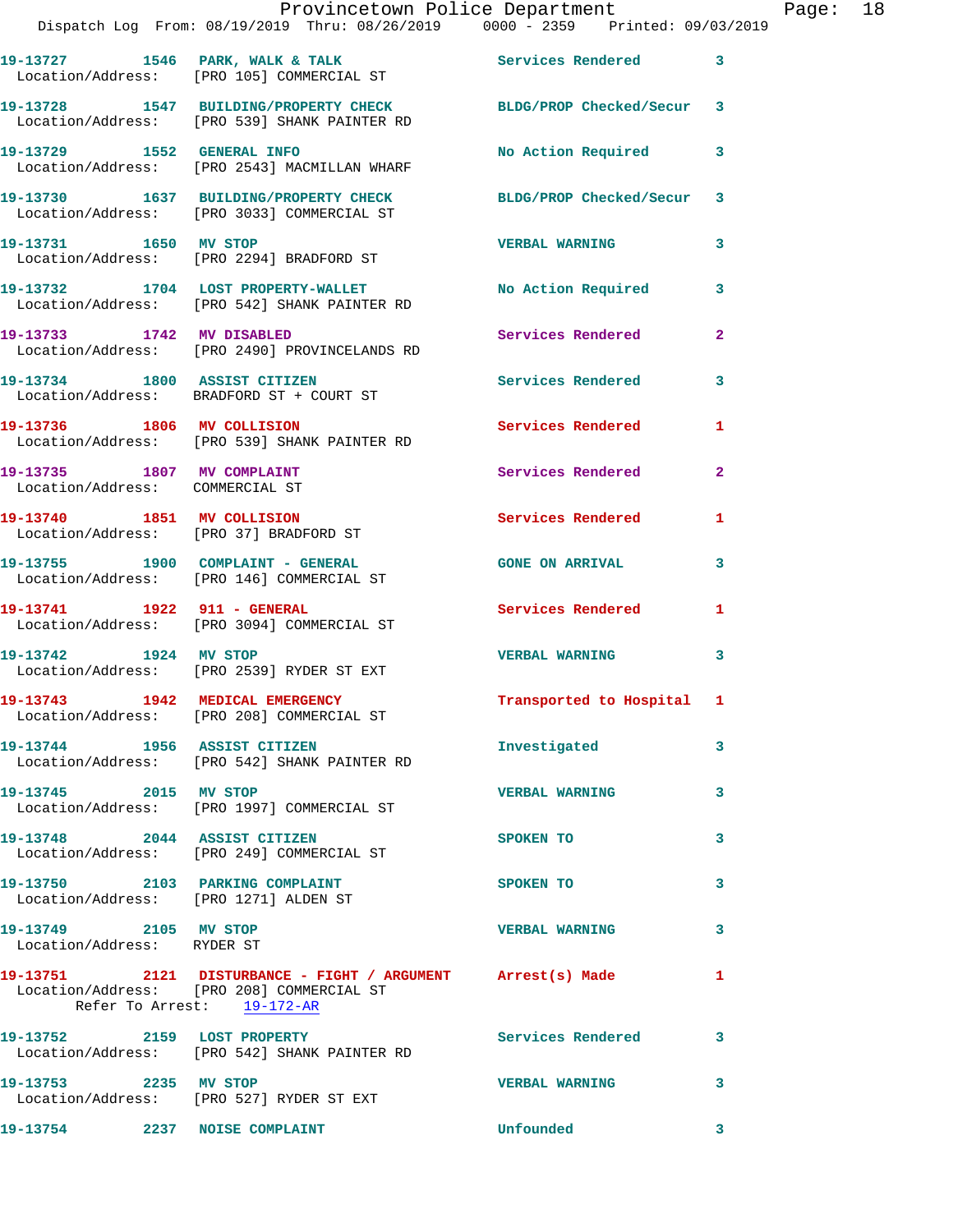|                                                                  | Provincetown Police Department                                                                                |                           |              |
|------------------------------------------------------------------|---------------------------------------------------------------------------------------------------------------|---------------------------|--------------|
|                                                                  | Dispatch Log From: 08/19/2019 Thru: 08/26/2019 0000 - 2359 Printed: 09/03/2019                                |                           |              |
|                                                                  | Location/Address: [PRO 3950] COMMERCIAL ST                                                                    |                           |              |
| Location/Address: COMMERCIAL ST                                  | 19-13756 2256 PARKING COMPLAINT                                                                               | Services Rendered         | 3            |
|                                                                  | 19-13757 2259 BUILDING/PROPERTY CHECK BLDG/PROP Checked/Secur<br>Location/Address: [PRO 182] COMMERCIAL ST    |                           | 3            |
|                                                                  | 19-13758 2300 BUILDING/PROPERTY CHECK<br>Location/Address: [PRO 175] COMMERCIAL ST                            | BLDG/PROP Checked/Secur   | 3            |
|                                                                  | 19-13759 2304 STREET PERFORMER COMPLAINT SPOKEN TO<br>Location/Address: [PRO 1952] COMMERCIAL ST              |                           | 3            |
|                                                                  | 19-13760 2317 ASSIST CITIZEN<br>Location/Address: [PRO 105] COMMERCIAL ST                                     | SPOKEN TO                 | 3            |
| 19-13762 2323 BAR CHECK                                          | Location/Address: [PRO 3443] COMMERCIAL ST                                                                    | Services Rendered         | 3            |
|                                                                  | 19-13763 2334 BUILDING/PROPERTY CHECK BLDG/PROP Checked/Secur<br>Location/Address: [PRO 539] SHANK PAINTER RD |                           | 3            |
| Location/Address: [PRO 484] MASONIC PL                           | 19-13764 2345 DISTURBANCE - FIGHT / ARGUMENT Could Not Locate                                                 |                           | 1            |
| For Date: $08/25/2019$ - Sunday                                  |                                                                                                               |                           |              |
|                                                                  | 19-13765 0002 ASSIST CITIZEN<br>Location/Address: [PRO 3276] COMMERCIAL ST                                    | SPOKEN TO                 | 3            |
|                                                                  | 19-13766 0014 ALARM - FIRE<br>Location/Address: [PRO 3004] BRADFORD ST                                        | <b>False Alarm</b>        | 1            |
|                                                                  | 19-13767 0025 MEDICAL EMERGENCY<br>Location/Address: [PRO 979] MASONIC PL                                     | Transported to Hospital   | 1            |
|                                                                  | 19-13768 0034 DISTURBANCE - FIGHT / ARGUMENT GONE ON ARRIVAL<br>Location/Address: [PRO 208] COMMERCIAL ST     |                           | 1            |
|                                                                  | $19-13774$ 0100 TRAFFIC CONTROL<br>Location/Address: CARVER ST + COMMERCIAL ST                                | Services Rendered         | $\mathbf{3}$ |
| 19-13770 0112 MEDICAL EMERGENCY<br>Location/Address: STABLE PATH |                                                                                                               | Transported to Hospital 1 |              |
|                                                                  | 19-13771 0119 NOISE COMPLAINT<br>Location/Address: [PRO 3912] SHANK PAINTER RD                                | SPOKEN TO                 | 3            |
|                                                                  | 19-13775 0531 ALARM - FIRE<br>Location/Address: [PRO 851] COMMERCIAL ST                                       | <b>False Alarm</b>        | 1            |
|                                                                  | 19-13776 0556 BUILDING/PROPERTY CHECK BLDG/PROP Checked/Secur<br>Location/Address: [PRO 2494] BRADFORD ST     |                           | 3            |
|                                                                  |                                                                                                               | Services Rendered         | 3            |
| 19-13778 0612 FOLLOW UP                                          | Location/Address: [PRO 193] COMMERCIAL ST                                                                     | Services Rendered         | $\mathbf{2}$ |
|                                                                  | 19-13779 0731 FLIGHT COVERAGE<br>Location/Address: [PRO 516] RACE POINT RD                                    | <b>Services Rendered</b>  | 3            |
| 19-13780 0752 MV COMPLAINT                                       | Location/Address: [PRO 2265] COMMERCIAL ST                                                                    | Citation / Warning Issu   | $\mathbf{2}$ |
|                                                                  | 19-13781 0828 MV OBSERVANCE / ASSIGNMENT Services Rendered 3                                                  |                           |              |

Location/Address: [PRO 2977] COMMERCIAL ST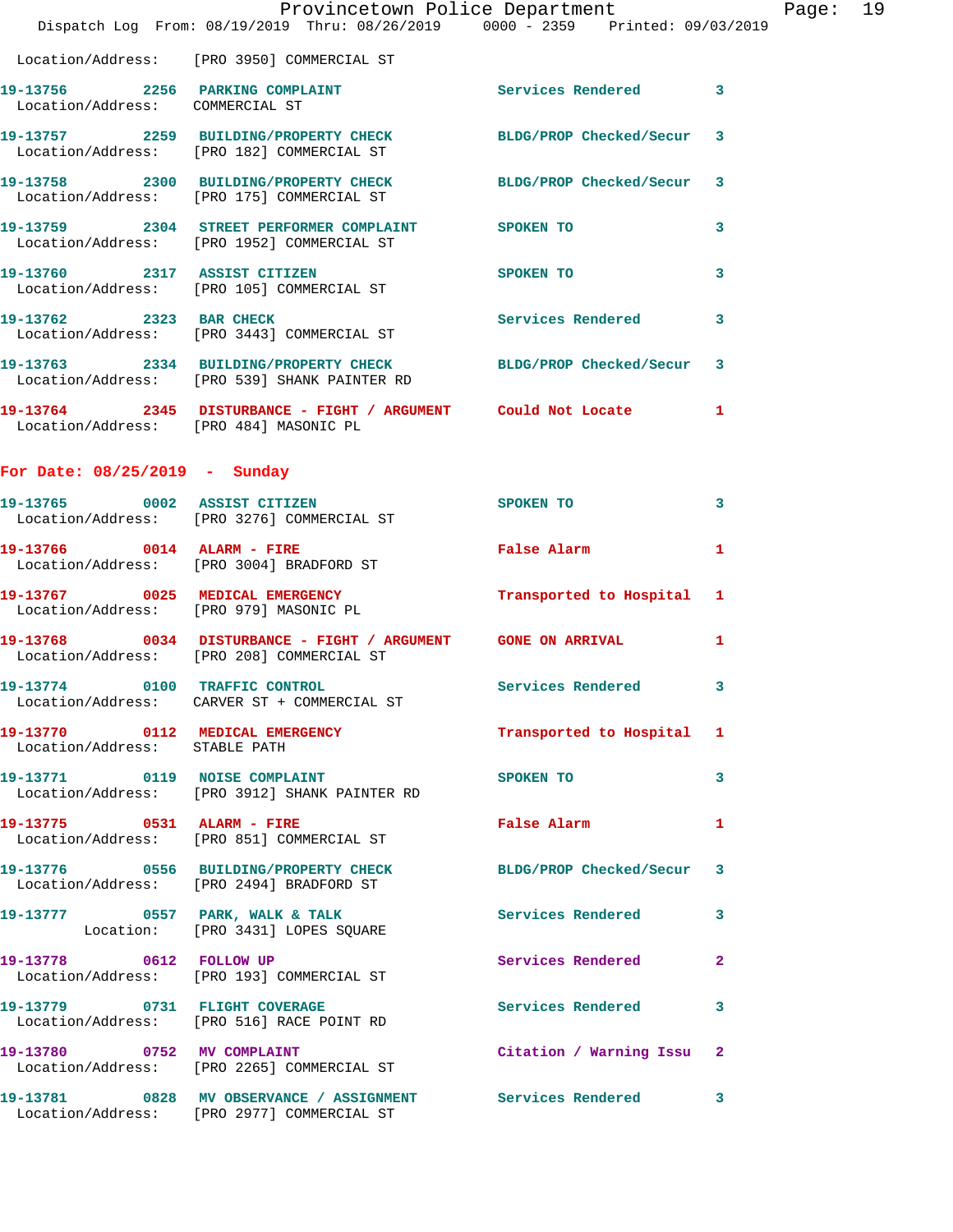|                           | Provincetown Police Department                                                                            |                           |                |
|---------------------------|-----------------------------------------------------------------------------------------------------------|---------------------------|----------------|
|                           | Dispatch Log From: 08/19/2019 Thru: 08/26/2019 0000 - 2359 Printed: 09/03/2019                            |                           |                |
| 19-13782 0829 MV STOP     | Location/Address: [PRO 2818] CONWELL ST                                                                   | Citation / Warning Issu 3 |                |
|                           | 19-13783 0904 BY-LAW VIOLATION<br>Location/Address: [PRO 2539] RYDER ST EXT                               | <b>Services Rendered</b>  | $\overline{a}$ |
| 19-13784 1013 MV STOP     | Location/Address: CARVER ST + BRADFORD ST                                                                 | <b>VERBAL WARNING</b>     | 3              |
|                           | 19-13786 1055 LOST SAMSUNG CELLPHONE Services Rendered<br>Location/Address: [PRO 542] SHANK PAINTER RD    |                           | 3              |
| Location/Address: ROUTE 6 | 19-13790               1319     MV  OBSERVANCE  /  ASSIGNMENT                 Services  Rendered          |                           | 3              |
|                           | 19-13791 1345 LOST IPHONE 10X<br><b>Services Rendered</b><br>Location/Address: [PRO 542] SHANK PAINTER RD |                           | 3              |
| 19-13792 1355             | MV STOP                                                                                                   | <b>VERBAL WARNING</b>     | 3              |

**19-13793 1414 LOST NISSAN CAR KEY Services Rendered 3**  Location/Address: [PRO 542] SHANK PAINTER RD

**19-13796 1536 MEDICAL EMERGENCY Transported to Hospital 1**  Location/Address: [PRO 440] HARRY KEMP WAY

**19-13799 1612 PARK, WALK & TALK Services Rendered 3**  Location/Address: [PRO 105] COMMERCIAL ST

19-13800 1631 MV HIT & RUN Services Rendered 2 Location/Address: [PRO 3296] SHANK PAINTER RD

**19-13801 1644 BIKE - GENERAL SPOKEN TO 2**  Location/Address: [PRO 821] COMMERCIAL ST

19-13806 1901 GENERAL INFO **1901 No Action Required** 3 Location/Address: [PRO 1190] COMMERCIAL ST

**19-13809 1930 BUILDING/PROPERTY CHECK Services Rendered 3**  Location/Address: [PRO 3259] MACMILLAN WHARF

**19-13810 1930 BAR CHECK Services Rendered 3**  Location/Address: [PRO 3837] COMMERCIAL ST

**19-13813 1933 DISTURBANCE - FIGHT / ARGUMENT GONE ON ARRIVAL 1**  Location/Address: [PRO 444] HIGH POLE HILL

**19-13812 1934 PARK, WALK & TALK Services Rendered 3** 

Location: [PRO 3431] LOPES SOUARE

**19-13815 1943 MV STOP VERBAL WARNING 3**  Location/Address: BRADFORD ST + RYDER ST

Location/Address: HOWLAND ST + HARRY KEMP WAY

**19-13816 2006 BUILDING/PROPERTY CHECK BLDG/PROP Checked/Secur 3**  Location/Address: [PRO 1638] COMMERCIAL ST

**19-13817 2021 MV STOP Arrest(s) Made 3**  Location/Address: [PRO 2489] BRADFORD ST Refer To Arrest: 19-174-AR

**19-13819 2031 ANIMAL CALL Services Rendered 2**  Location/Address: BRADFORD ST + CONWELL ST

**19-13820 2032 MV STOP VERBAL WARNING 3**  Location/Address: [PRO 2618] COMMERCIAL ST

**19-13825 2200 LOST PROPERTY-CT LIC & C.C. Services Rendered 3**  Location/Address: [PRO 3167] COMMERCIAL ST

**19-13827 2237 MV COMPLAINT Citation / Warning Issu 2**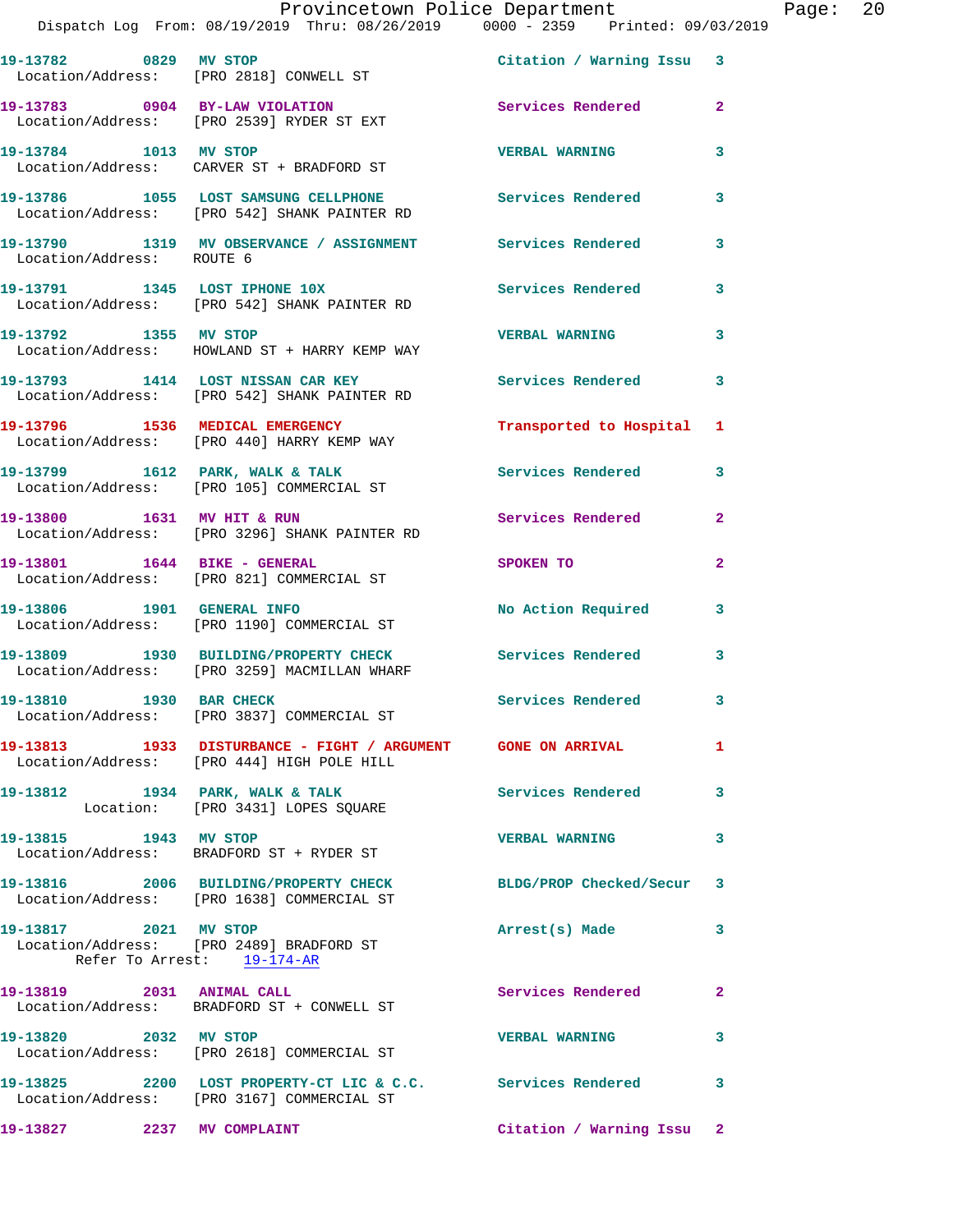|                                                                                                                                     | Dispatch Log From: 08/19/2019 Thru: 08/26/2019 0000 - 2359 Printed: 09/03/2019                                   | Provincetown Police Department | Ρa             |
|-------------------------------------------------------------------------------------------------------------------------------------|------------------------------------------------------------------------------------------------------------------|--------------------------------|----------------|
|                                                                                                                                     | Location/Address: ROUTE 6 + CONWELL ST                                                                           |                                |                |
|                                                                                                                                     | 19-13828 2315 DISTURBANCE - FIGHT / ARGUMENT Peace Restored<br>Location/Address: [PRO 165] COMMERCIAL ST         |                                | $\mathbf{1}$   |
|                                                                                                                                     | 19-13829 2326 MEDICAL EMERGENCY Transported to Hospital 1 Location/Address: [PRO 485] MASONIC PL                 |                                |                |
| For Date: 08/26/2019 - Monday                                                                                                       |                                                                                                                  |                                |                |
| Refer To Arrest: 19-175-AR                                                                                                          | 19-13830 0000 DISTURBANCE - FIGHT / ARGUMENT Arrest(s) Made<br>Location/Address: [PRO 484] MASONIC PL            |                                | 1              |
|                                                                                                                                     | 19-13831 0049 MV OBSERVANCE / ASSIGNMENT Services Rendered<br>Location/Address: RYDER ST + BRADFORD ST           |                                | 3              |
|                                                                                                                                     | 19-13832 0111 MV OBSERVANCE / ASSIGNMENT Services Rendered<br>Location/Address: SHANK PAINTER RD + BRADFORD ST   |                                | 3              |
| 19-13833 0132 ASSAULT<br>Location/Address: COMMERCIAL ST<br>Refer To Arrest: 19-176-AR<br>Refer To Field Int: $\overline{19-24-FI}$ |                                                                                                                  | Arrest(s) Made                 | 1              |
|                                                                                                                                     | 19-13834 0146 MEDICAL EMERGENCY<br>Location/Address: [PRO 3293] COMMERCIAL ST                                    | PATIENT REFUSAL                | 1              |
| 19-13836 0445 FOLLOW UP<br>Location/Address: SMALLS CT<br>Refer To Arrest: 19-176-AR                                                |                                                                                                                  | Services Rendered              | $\overline{2}$ |
|                                                                                                                                     | 19-13837 0609 SERVICE CALL - POLICE Services Rendered<br>Location/Address: [PRO 516] RACE POINT RD               |                                | 3              |
| 19-13838 0615 ANIMAL CALL                                                                                                           | Location/Address: [PRO 1172] HOLWAY AVE                                                                          | <b>GONE ON ARRIVAL</b>         | $\mathbf{2}$   |
| 19-13840 0736 ANIMAL CALL                                                                                                           | Location/Address: [PRO 2489] BRADFORD ST                                                                         | Services Rendered              | $\mathbf{2}$   |
|                                                                                                                                     | 19-13841 0739 911 - GENERAL<br>Location/Address: [PRO 516] RACE POINT RD                                         | Services Rendered              | 1.             |
| 19-13842 0851 FOLLOW UP<br>Refer To Arrest: 19-176-AR                                                                               | Location/Address: STANDISH ST + COMMERCIAL ST                                                                    | FOLLOW UP NOTES                | $\overline{2}$ |
|                                                                                                                                     | 19-13843 0920 ESCORT / TRANSPORT<br>Location/Address: [PRO 542] SHANK PAINTER RD<br>Refer To Arrest: $19-175-AR$ | No Action Required             | 3              |
|                                                                                                                                     | 19-13844 0920 ESCORT / TRANSPORT<br>Location/Address: [PRO 542] SHANK PAINTER RD<br>Refer To Arrest: 19-176-AR   | Transferred Custody 3          |                |
| 19-13846 1024 MV HIT & RUN                                                                                                          | Location/Address: [PRO 2214] CONWELL ST                                                                          | Services Rendered              | $\mathbf{2}$   |
|                                                                                                                                     | 19-13847 1038 MV OBSERVANCE / ASSIGNMENT No Action Required<br>Location/Address: ROUTE 6                         |                                | 3              |
|                                                                                                                                     | 19-13848 1040 MV COMPLAINT<br>Location/Address: FISHBURN CT + PEARL ST                                           | Services Rendered              | $\overline{a}$ |
|                                                                                                                                     | 19-13850 1051 LOST BROWN WALLET<br>Location/Address: [PRO 542] SHANK PAINTER RD                                  | Services Rendered              | 3              |
| 19-13853 1123 STOLEN IPHONE                                                                                                         | Location/Address: [PRO 146] COMMERCIAL ST                                                                        | Services Rendered              | $\mathbf{2}$   |

age: 21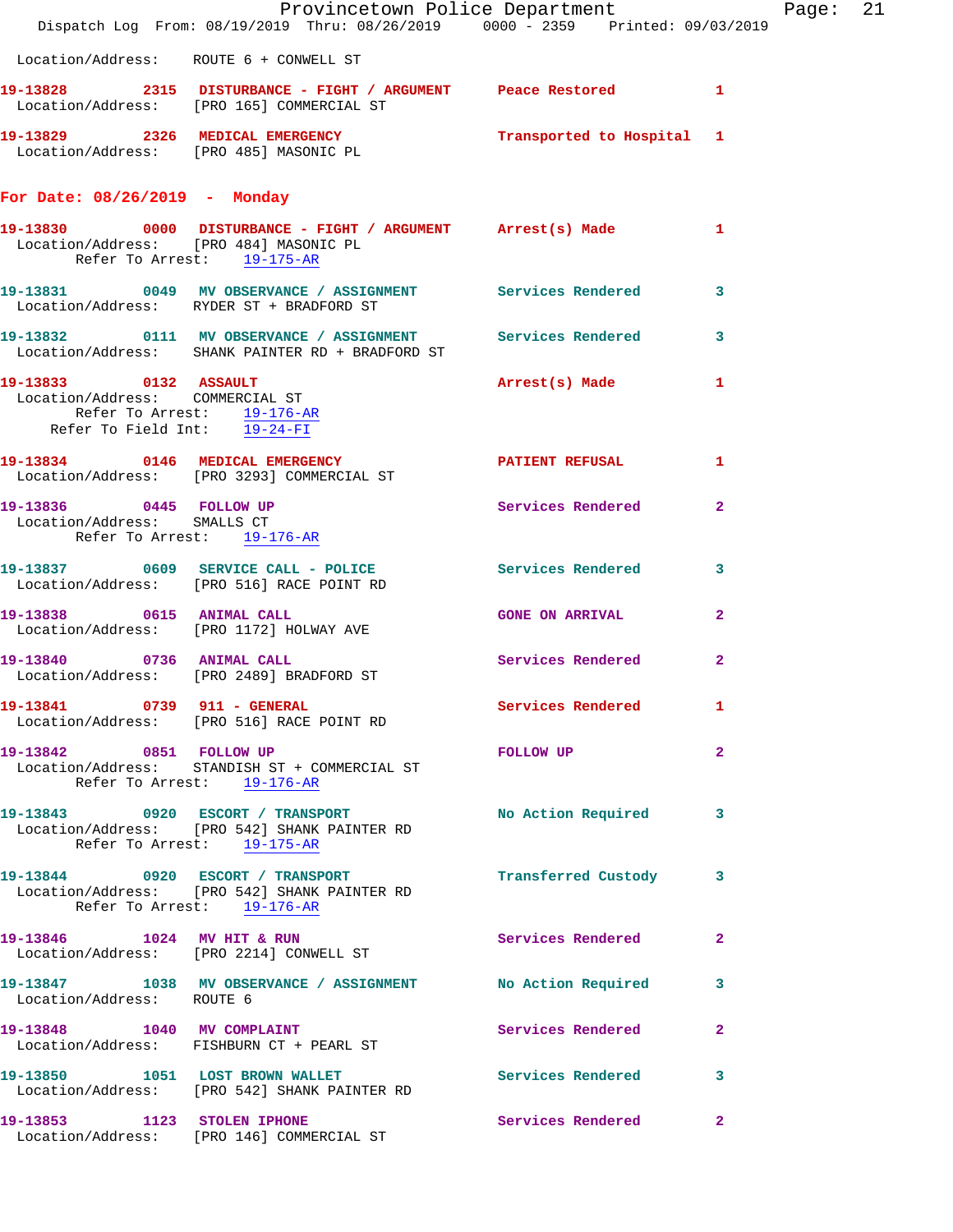|                                                               | 19-13855 1126 MEDICAL EMERGENCY<br>Location/Address: [PRO 440] HARRY KEMP WAY      | Transported to Hospital 1 |                |
|---------------------------------------------------------------|------------------------------------------------------------------------------------|---------------------------|----------------|
|                                                               | 19-13856 1126 MEDICAL EMERGENCY<br>Location/Address: [PRO 3259] MACMILLAN WHARF    | <b>PATIENT REFUSAL</b>    | $\mathbf{1}$   |
|                                                               | 19-13858 1155 LOST CHEVY CAR KEY<br>Location/Address: [PRO 542] SHANK PAINTER RD   | <b>Services Rendered</b>  | 3              |
| 19-13859 1220 MV COMPLAINT                                    | Location/Address: LAW ST + COMMERCIAL ST                                           | Referred to Other Agenc   | 2              |
| 19-13860 1231 MV STOP<br>Location/Address: [PRO 2513] ROUTE 6 |                                                                                    | <b>VERBAL WARNING</b>     | 3              |
| 19-13861 1251 LOST WALLET                                     | Location/Address: [PRO 3314] COMMERCIAL ST                                         | Services Rendered         | 3              |
| 19-13862 1314 MV COMPLAINT                                    | Location/Address: [PRO 2500] COMMERCIAL ST                                         | Services Rendered         | $\overline{2}$ |
|                                                               | 19-13863 1337 HARASSMENT / THREATS<br>Location/Address: [PRO 120] COMMERCIAL ST    | Services Rendered         | $\mathbf{2}$   |
|                                                               | 19-13864 1347 BIKE - GENERAL<br>Location/Address: [PRO 182] COMMERCIAL ST          | Services Rendered         | $\mathbf{2}$   |
| Location/Address: [PRO 569] WINSLOW ST                        | 19-13865 1403 COMPLAINT - GENERAL                                                  | Services Rendered         | 3              |
|                                                               | 19-13866 1431 SERVE HEARING NOTICE<br>Location/Address: [PRO 542] SHANK PAINTER RD | Services Rendered         | 3              |
|                                                               | 19-13867 1516 MV COLLISION<br>Location/Address: STANDISH ST + BRADFORD ST          | Services Rendered         | 1              |
| 19-13868 1518 LOST PROPERTY                                   | Location/Address: [PRO 1638] COMMERCIAL ST                                         | Services Rendered         | 3              |
| Location/Address: RYDER ST EXT                                | 19-13869 1529 PARK, WALK & TALK                                                    | No Action Required        | 3              |
|                                                               | 19-13870 1529 PARKING COMPLAINT<br>Location/Address: [PRO 1196] BRADFORD ACRES RD  | Investigated              | 3              |
|                                                               | 19-13872 1631 FIRE - STRUCTURE<br>Location/Address: [PRO 242] COMMERCIAL ST        | Extinguished              | $\mathbf{1}$   |
| Location/Address: ROUTE 6 + SNAIL RD                          | 19-13873 1647 MV OBSERVANCE / ASSIGNMENT No Action Required                        |                           | 3              |
| 19-13874 1652 ANIMAL CALL<br>Location/Address: ROUTE 6        |                                                                                    | <b>GONE ON ARRIVAL</b>    | $\mathbf{2}$   |
| 19-13875 1717 ANIMAL CALL                                     | Location/Address: [PRO 3296] SHANK PAINTER RD                                      | <b>GONE ON ARRIVAL</b>    | $\mathbf{2}$   |
| 19-13876 1717 MV STOP<br>Location/Address: [PRO 521] ROUTE 6  |                                                                                    | <b>VERBAL WARNING</b>     | 3              |
| 19-13877 1828 LOST PROPERTY                                   | Location: [PRO 3431] LOPES SQUARE                                                  | Investigated              | 3              |
| 19-13878 1840 FOLLOW UP                                       | Location/Address: [PRO 2977] COMMERCIAL ST                                         | SPOKEN TO                 | $\mathbf{2}$   |
| 19-13879 1905 MV STOP                                         | Location/Address: BRADFORD ST + PEARL ST                                           | Citation / Warning Issu 3 |                |
|                                                               | 19-13880 1914 COMPLAINT - GENERAL                                                  | SPOKEN TO 3               |                |